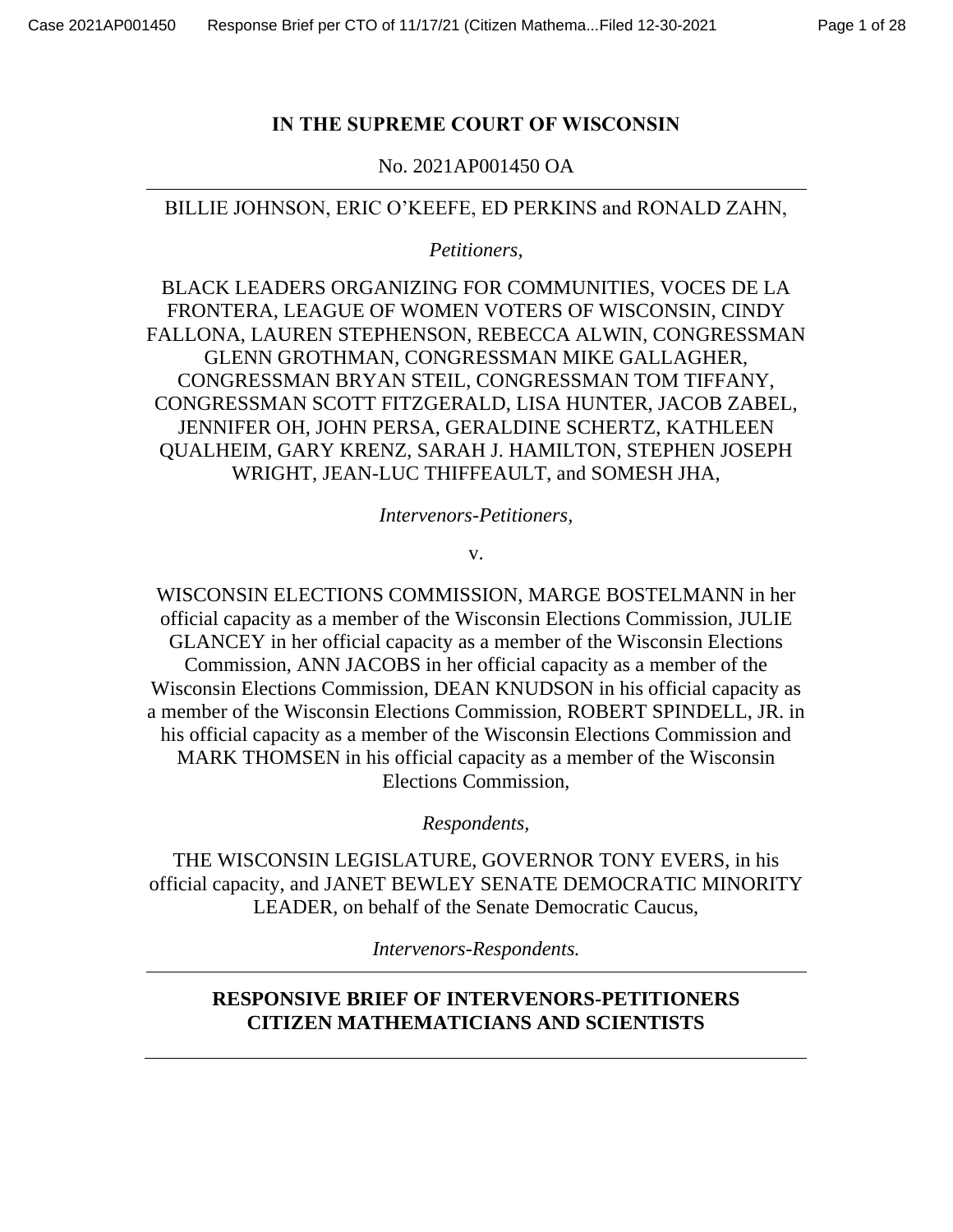Michael P. May SBN: 1011610 Sarah A. Zylstra SBN: 1033159 Tanner G. Jean-Louis SBN: 1122401 BOARDMAN & CLARK LLP 1 S. Pinckney Street, Suite 410 P.O. Box 927 Madison, WI 53701 Phone: (608) 257-9521 mmay@boardmanclark.com szlystra@boardmanclark.com tjeanlouis@boardmanclark.com

David J. Bradford \*PHV JENNER & BLOCK LLP 353 N. Clark Street Chicago, IL 60654 Phone: (312) 923-2975 dbradford@jenner.com

Jessica Ring Amunson \*PHV Sam Hirsch \*PHV Rebecca Fate \*PHV JENNER & BLOCK LLP 1099 New York Avenue, NW Washington, D.C. 20001 Phone: (202) 639-6000 jamunson@jenner.com shirsch@jenner.com rfate@jenner.com

Elizabeth Edmondson \*PHV Olivia Hoffman \*PHV JENNER & BLOCK LLP 1155 Avenue of the Americas New York, NY 10036 Phone: (212) 891-1600 eedmondson@jenner.com ohoffman@jenner.com

*Attorneys for Intervenors-Petitioners Citizen Mathematicians and Scientists Gary Krenz, et al.*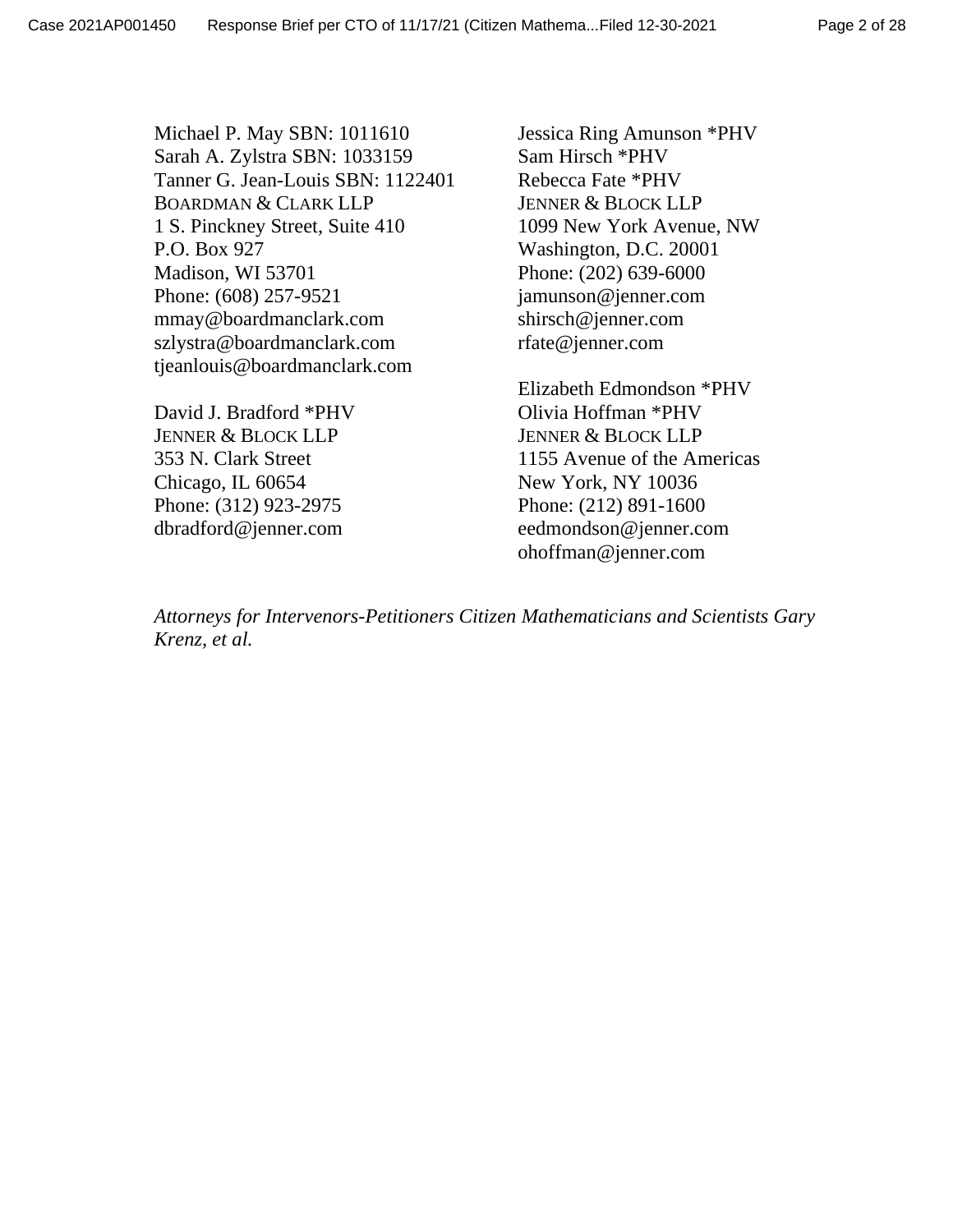# **TABLE OF CONTENTS**

| $\mathbf{I}$ .                        | PARTIES FAILED TO FOLLOW THE<br><b>THE</b><br>HIERARCHY OF REQUIREMENTS IN THIS COURT'S                                          |  |  |  |  |  |  |  |  |  |
|---------------------------------------|----------------------------------------------------------------------------------------------------------------------------------|--|--|--|--|--|--|--|--|--|
|                                       | A. Parties Wrongly Elevated "Least Change" over Express                                                                          |  |  |  |  |  |  |  |  |  |
|                                       | B. B.Parties Failed to Achieve the Required Level of                                                                             |  |  |  |  |  |  |  |  |  |
|                                       | C. C. Parties Misunderstood the Requirements of the                                                                              |  |  |  |  |  |  |  |  |  |
|                                       | D. D.Parties Failed to Comply with the Constitution's<br>Directive to Follow County, Town, and<br>Ward Lines in Drawing Assembly |  |  |  |  |  |  |  |  |  |
|                                       | E. E.Parties Failed to Make Assembly Districts "as                                                                               |  |  |  |  |  |  |  |  |  |
|                                       | F. F. Parties Ignored the Court's Directive to Avoid the                                                                         |  |  |  |  |  |  |  |  |  |
|                                       | G. G.Parties Did Not Properly Account for Other<br>Traditional Neutral Redistricting Criteria12                                  |  |  |  |  |  |  |  |  |  |
| II.                                   | MATHSCI PROPOSED MAPS FULLY<br>THE.<br>IMPLEMENT THE ORDER'S DIRECTIVES 13                                                       |  |  |  |  |  |  |  |  |  |
|                                       |                                                                                                                                  |  |  |  |  |  |  |  |  |  |
|                                       |                                                                                                                                  |  |  |  |  |  |  |  |  |  |
| CERTIFICATION OF COMPLIANCE WITH RULE |                                                                                                                                  |  |  |  |  |  |  |  |  |  |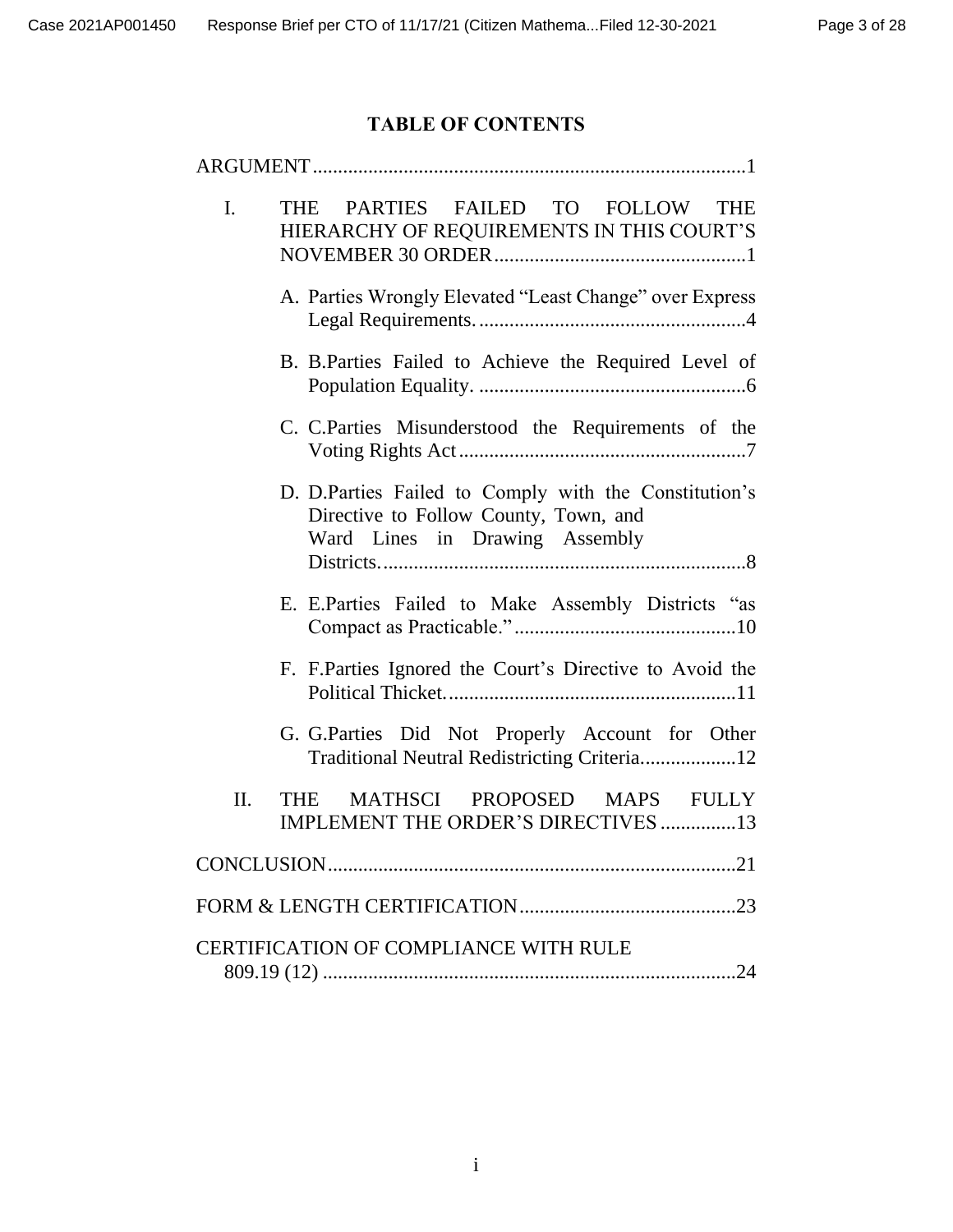# **TABLE OF AUTHORITIES**

### **CASES**

| Baumgart v. Wendelberger, No. 01-C-0121, 2002 WL<br>34127471 (E.D. Wis. May 30, 2002), amended, |  |
|-------------------------------------------------------------------------------------------------|--|
|                                                                                                 |  |
|                                                                                                 |  |
|                                                                                                 |  |
|                                                                                                 |  |
| State ex rel. Attorney General v. Cunningham, 81 Wis.                                           |  |
|                                                                                                 |  |
| Wisconsin State AFL-CIO v. Elections Board, 543 F.                                              |  |
| <b>CONSTITUTIONAL PROVISIONS</b>                                                                |  |
|                                                                                                 |  |
|                                                                                                 |  |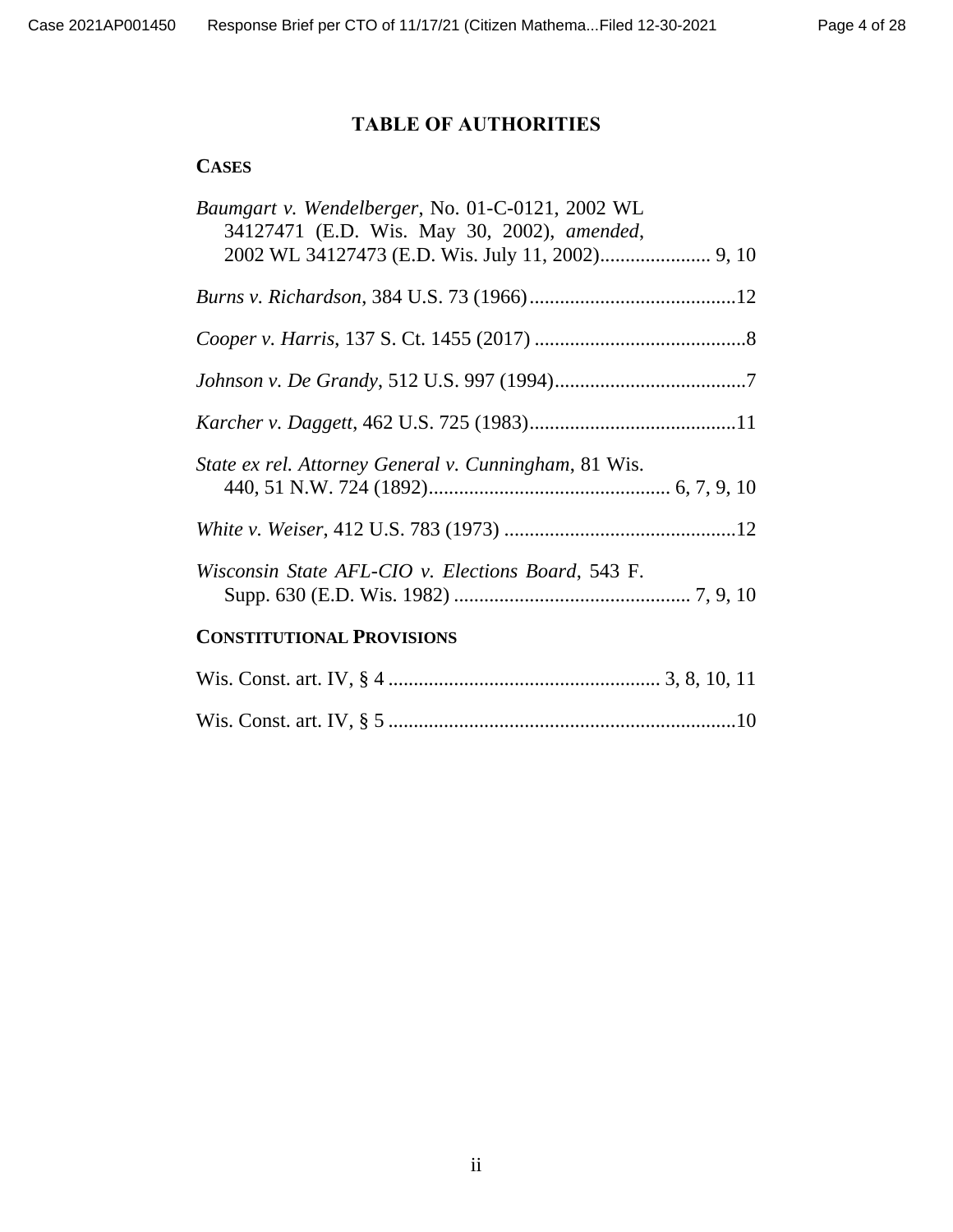Intervenors-Petitioners Citizen Mathematicians and Scientists respectfully submit this response brief in further support of their proposed congressional, senate, and assembly maps (the "MathSci Proposed Maps"). Unlike the other parties, the MathSci Proposed Maps carefully followed this Court's instructions in its November 30, 2021 Order ("Order"). The MathSci Proposed Maps used the existing 2011 maps as a template and changed them only as necessary to fully implement all legal requirements, most importantly population equality, which is the entire reason a judicial redistricting remedy is needed. As compared to the other parties' maps, the MathSci Proposed Maps achieve either the best or near-best scores on each applicable federal and state requirement, while still maintaining a high degree of fidelity to the existing maps.<sup>1</sup> Accordingly, the Citizen Mathematicians and Scientists respectfully submit that the MathSci Proposed Maps are the judicial remedy this Court should adopt.

#### **ARGUMENT**

## **I. THE PARTIES FAILED TO FOLLOW THE HIERARCHY OF REQUIREMENTS IN THIS COURT'S NOVEMBER 30 ORDER.**

The Court's Order established a hierarchy of factors to be weighed in evaluating proposed legislative and congressional maps.

*First* and foremost, this Court is here to determine "a judicial remedy for malapportionment," Order ¶38, and therefore must ensure that any proposed plan achieves the degree of population equality required under Article I, Section 2 of the Federal Constitution for

 $1$ <sup>1</sup> The accompanying report of Dr. Daryl DeFord measures all the parties' compliance with applicable legal requirements, as well as their adherence to least-change principles and application of other traditional redistricting criteria.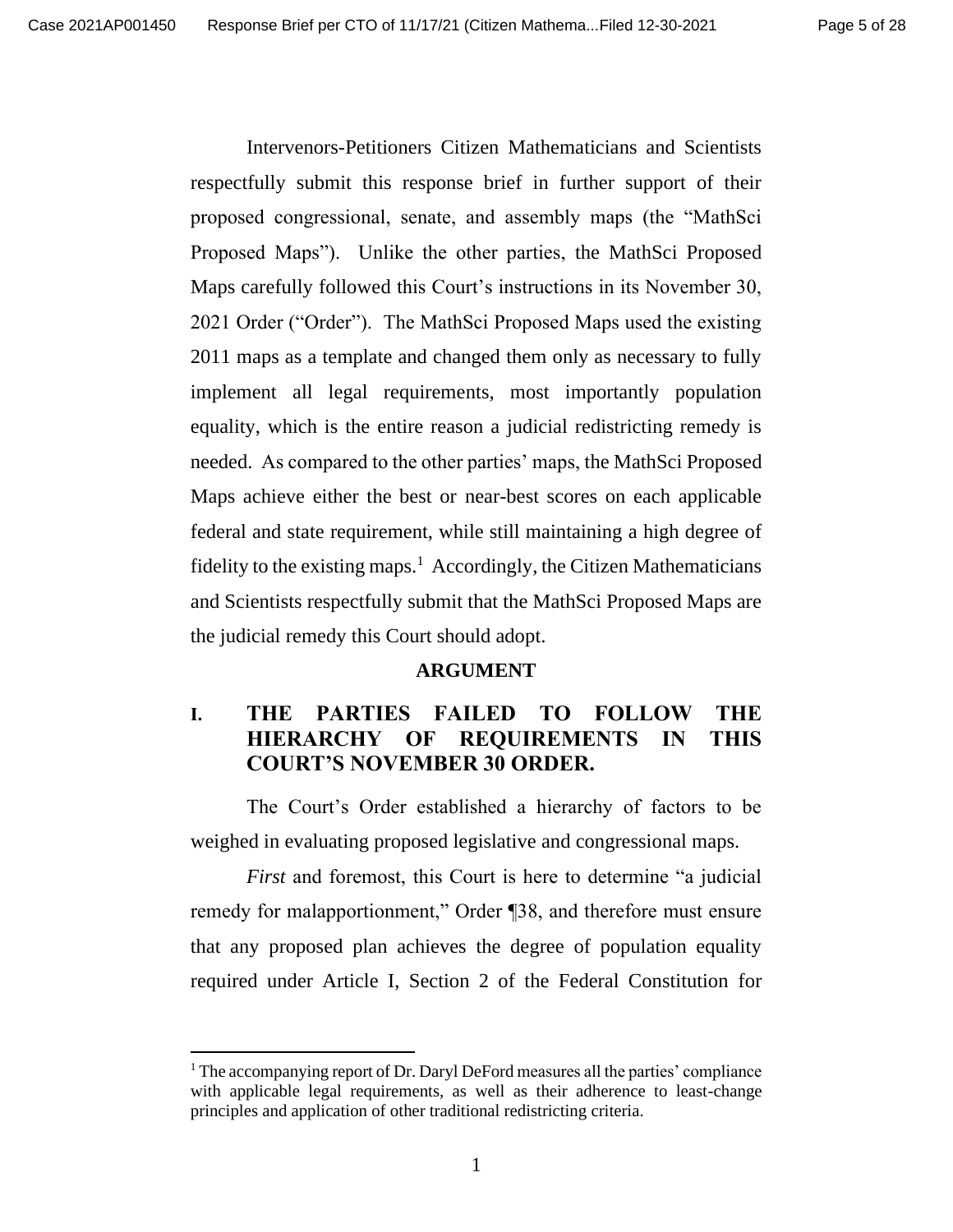congressional plans and under its state "counterpart, Article IV, Section 3 of the Wisconsin Constitution." *Id.* ¶33. Thus, the Court's primary duty in this malapportionment case is to "prevent one person's vote in an underpopulated district—from having more weight than another's in an overly populated district." *Id*.

*Second*, "[i]n determining a judicial remedy for malapportionment," this Court held that it "will ensure preservation of the[] justiciable and cognizable rights explicitly protected under the United States Constitution, the V[oting] R[ights] A[ct], [and] Article IV, Sections 3, 4, or 5 of the Wisconsin Constitution." *Id*. ¶38. Thus, any proposed plan must not subordinate any of these legal requirements to anything other than achieving population equality.

*Third*, the Court held that because its "power to issue a mandatory injunction does not encompass rewriting duly enacted law, [its] judicial remedy 'should reflect the least change' necessary" from the current enacted maps "to comport with relevant legal requirements" as described above. *Id*. ¶72 (citation omitted). Thus, the parties should use "the existing maps 'as a template' and implement[] only those remedies necessary to resolve constitutional or statutory deficiencies." *Id*.

*Fourth*, the concurring opinion stated that if the Court receives "multiple proposed maps that comply with all relevant legal requirements, and that have equally compelling arguments for why the proposed map most aligns with current district boundaries," it can consider other traditional neutral districting criteria such as preserving communities of interest and minimizing the number of people who must wait six years to vote for state senator. *Id.* ¶83 & n.9 (Hagedorn, J., concurring).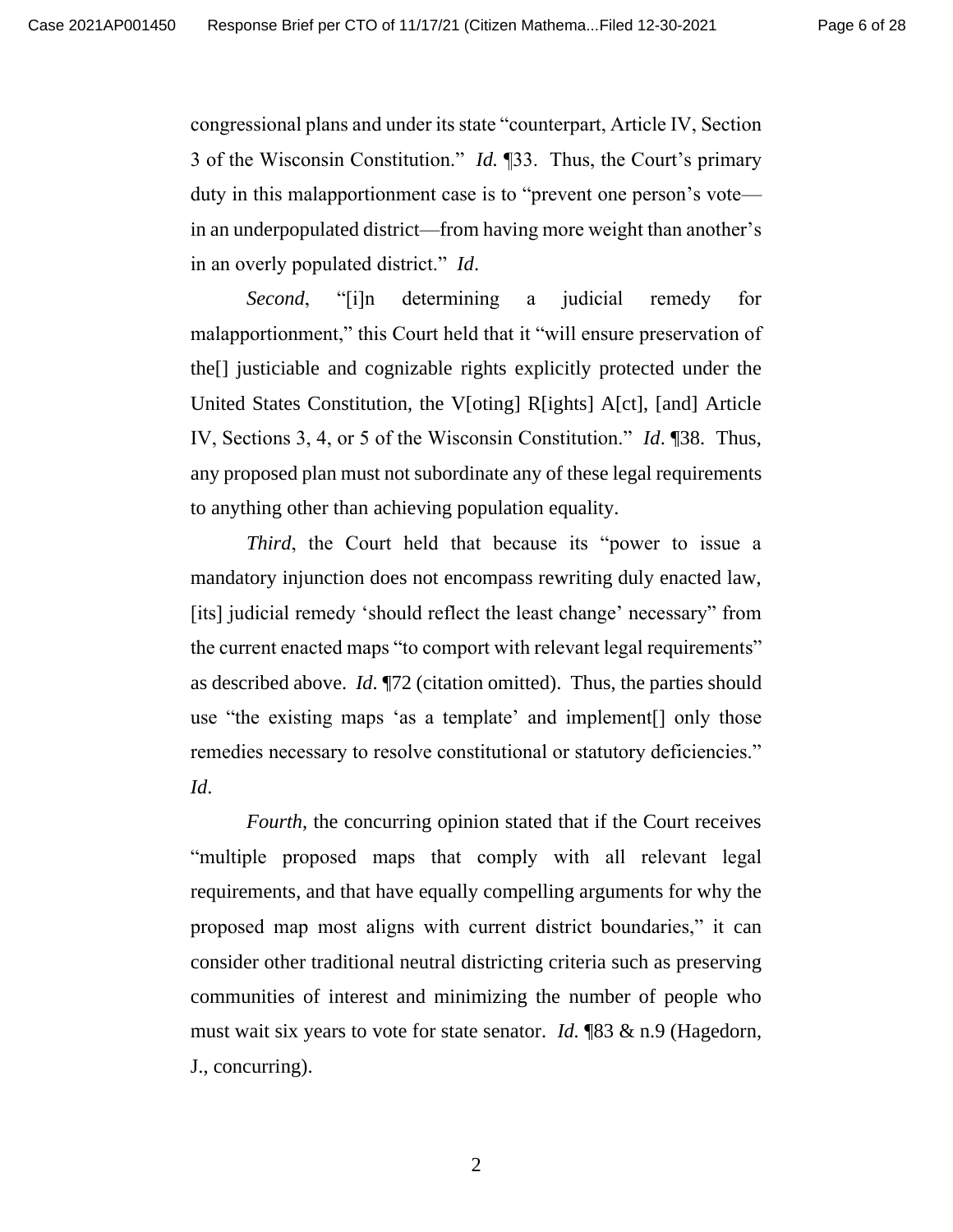*Finally*, the Court was emphatic that it would not consider the partisan makeup of districts, nor issues of partisan fairness more generally. As the Court stated, "the standards under the Wisconsin Constitution that govern redistricting are delineated in Article IV" and to impose "additional requirements would violate axiomatic principles of interpretation, while plunging this court into the political thicket lurking beyond its constitutional boundaries." *Id.* ¶63 (citation omitted).

The maps and supporting briefs from other parties submitted on December 15 fail to follow this hierarchy. Many parties elevated "least change" from a principle of judicial modesty to an overarching legal requirement, prioritizing it over the express dictates of federal and state law. Several proposed maps do not adequately equalize district populations, as demanded by the federal and state constitutions. *See*  Order ¶28. Others violate the Wisconsin Constitution's requirements that assembly districts be "bounded by county, precinct, town or ward lines," and be "in as compact form as practicable." Wis. Const. art. IV, § 4; Order ¶¶35, 37.

Strict construction of these requirements is particularly important here where maps will be adopted by the Judiciary rather than enacted by the political branches. While the latter may concern themselves with "political and policy decisions" in redistricting, this Court is concerned only with strictly following the plain text of the Constitution. Order ¶19 (quoting *Jensen v. Wis. Elections Bd.*, 2002 WI 13, ¶10, 249 Wis. 2d 706, 639 N.W.2d 537 (per curiam)).

Nonetheless, several parties have invited the Court to enter the "political thicket" by arguing that this Court should consider incumbent protection. But in Wisconsin and elsewhere, incumbent protection has rightly been viewed as tied inextricably to questions of partisan fairness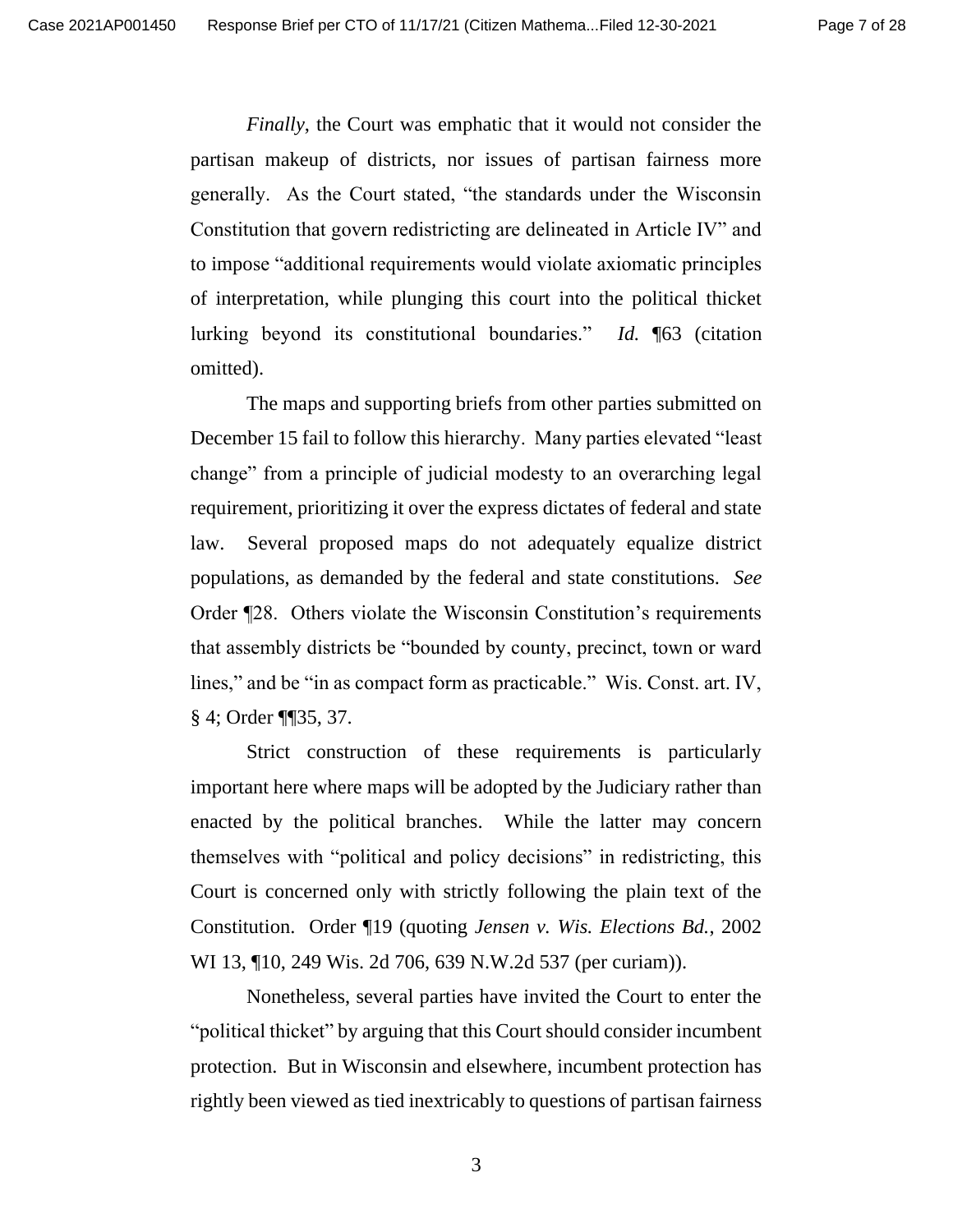and proportional representation. Repackaging incumbent protection as a measure of "least change" conflicts with this Court's Order. Likewise, the Governor's and the Legislature's assertions that their respective maps deserve special status is just an invitation to pick political winners and losers that this Court should decline.

#### **A. Parties Wrongly Elevated "Least Change" over Express Legal Requirements.**

The Order repeatedly recognized that "least change" principles should guide *how* parties satisfy federal and state constitutional requirements, not *whether* to satisfy them. *See, e.g.*, Order ¶8 (plurality op.) ("[T]his court will confine any judicial remedy to making the minimum changes necessary in order to conform the existing congressional and state legislative redistricting plans to constitutional and statutory requirements."); *id*. ¶72 (proposed maps should "reflect the least change necessary for the maps to comport with the relevant legal requirements" (internal quotation marks omitted)).

The Order also made clear that the least-change principle is not a standalone legal requirement. Because "Article IV [is] the *exclusive*  repository of state constitutional limits on redistricting," the Court properly refused to read into the Wisconsin Constitution any mandates beyond Article IV's "series of discrete requirements governing redistricting." *Id.* ¶63 (emphasis added). Further, the Order characterized least-change as an "approach" intended to "guide [the Court's] exercise of power in affording the Petitioners a remedy," not to dictate the precise scope of a proper remedy. *Id.* ¶64. Elevating least change to an end in itself—to be pursued to the same or greater degree than *actual legal requirements*—is the exact opposite of the judicial modesty that underlies the Court's least-change approach.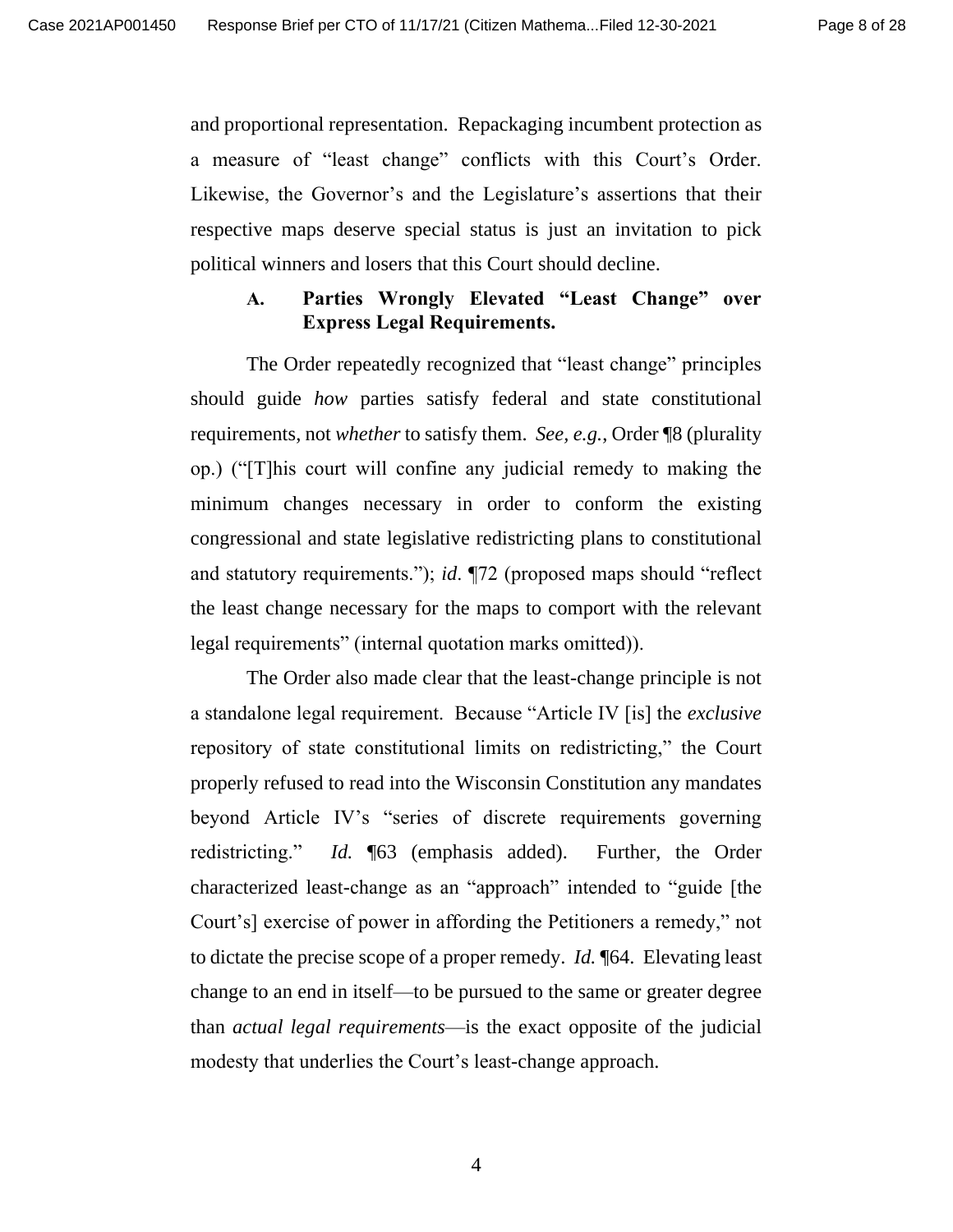Most parties, however, privileged least change over nearly all other considerations. For example, the Congressmen expressly claim that, "when evaluating a proposed remedial map," "this Court should first consider whether the map follows a 'least-change' approach." Congressmen Br. 33. And the Governor repeatedly asserts that compliance with least-change is the Court's "primary concern." Governor's Br. 8, 9, 10, 19. But these statements misread the Order. Indeed, the very language from Justice Hagedorn's concurrence on which the Governor relied makes this clear: The Court's "primary concern is modifying only what we must to ensure the 2022 elections are conducted under districts *that comply with all relevant state and federal laws*." Order ¶87 (Hagedorn, J., concurring) (emphasis added).

Many of the parties treat the Constitution's express requirements only as tiebreakers when deciding where to shift lines that must be moved due to population changes. For example, the BLOC Petitioners expressly state that they used the Constitution's requirements as "decisional criteria" "[i]n choosing *how* to make necessary population shifts." BLOC Br. 51 (emphasis in original); *see also* Hunter Br. 6–7, 19–21 (treating constitutional requirements for assembly districts as "traditional redistricting criteria" and "str[i]v[ing]" to take them into account only after satisfying population equality and least change).

In keeping with the hierarchy this Court established, the MathSci Proposed Maps deploy a least-change approach, as measured by several metrics. But the MathSci Proposed Maps properly prioritize population equality first and compliance with all other applicable federal and state laws second. This is what the Order required. Other parties' adherence to a least-change approach cannot excuse their failure to achieve "as close to an approximation to exactness as possible" with respect to population equality. Order ¶28 (internal

5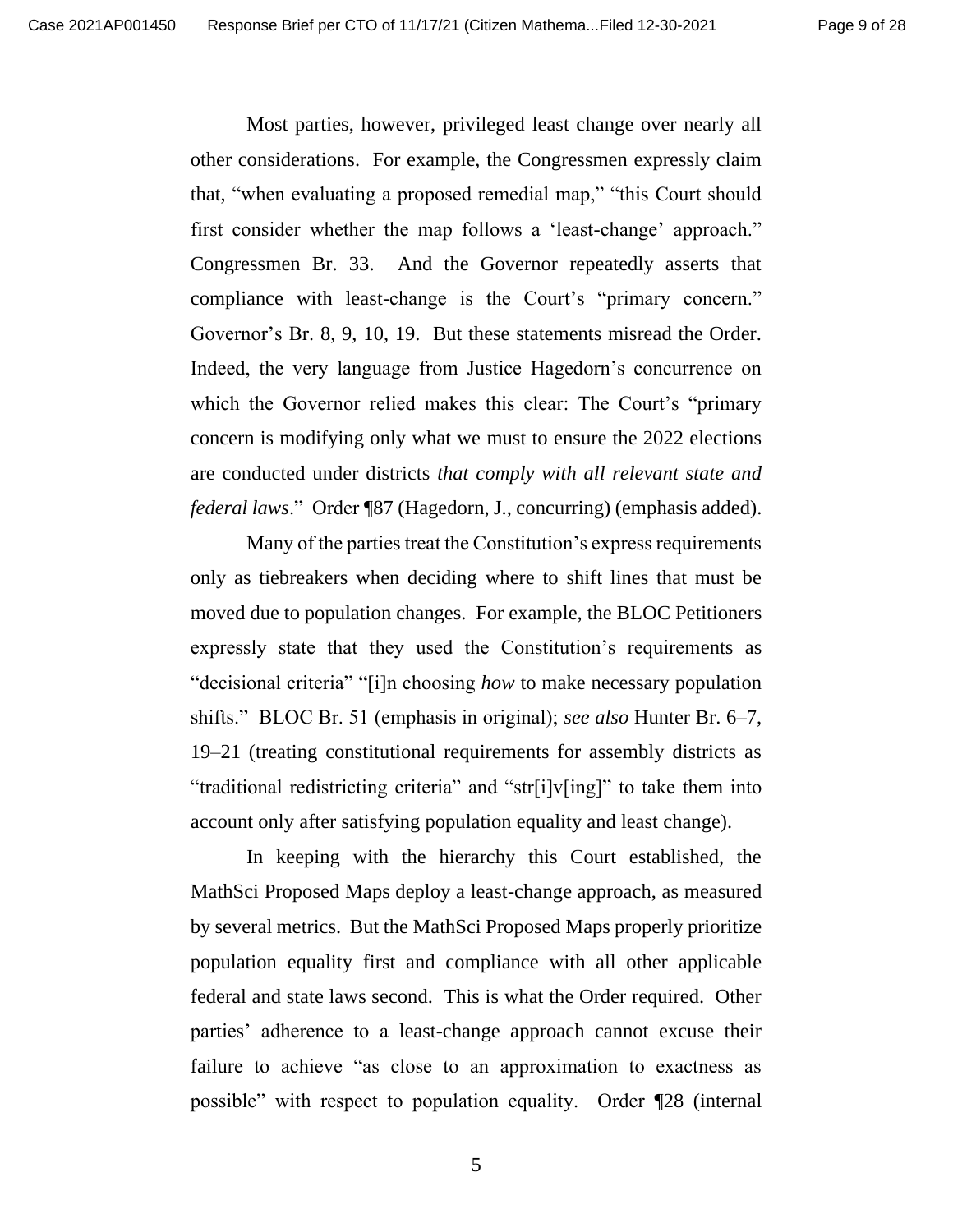quotation marks omitted). Nor can it excuse their failure to follow county and ward lines, or achieve compactness, as mandated by the plain text of the Constitution.

### **B. Parties Failed to Achieve the Required Level of Population Equality.**

As this Court recognized, "the concept of equal representation by population" is enshrined in both the Federal and Wisconsin Constitutions. Order ¶¶9–11, 13. Indeed, this is the sole basis for the Court's intervention in the redistricting process. *See id.* ¶8 ("Revisions are now necessary only to remedy malapportionment produced by population shifts made apparent by the decennial census.").

"'Absolute population equality' is 'the paramount objective'" in drawing congressional districts. *Id.* ¶25 (quoting *Abrams v. Johnson*, 521 U.S. 74, 98 (1997)). There is "'no excuse for the failure to meet the objective of equal representation for equal numbers of people in congressional districting other than the practical impossibility of drawing equal districts with mathematical precision.'" *Id.* (quoting *Mahan v. Howell*, 410 U.S. 315, 322 (1973)). Yet the Governor's and Hunter's proposed plans fail to satisfy even this fundamental requirement because they exhibit more than the mathematical minimum population deviation between districts. DeFord Report 9–10.

The Wisconsin Constitution also requires "proportional representation by population," Order ¶34, by providing that legislative districts should be drawn "according to the number of inhabitants," *id.*   $\P$ 28 (quoting Wis. Const. art. IV, § 3). This provision requires "as close an approximation to *exactness* as possible" with respect to legislativedistrict populations. *Id.* (quoting *State ex rel. Att'y Gen. v. Cunningham*, 81 Wis. 440, 484, 51 N.W. 724 (1892)). The plain import of this constitutional demand is that population inequality between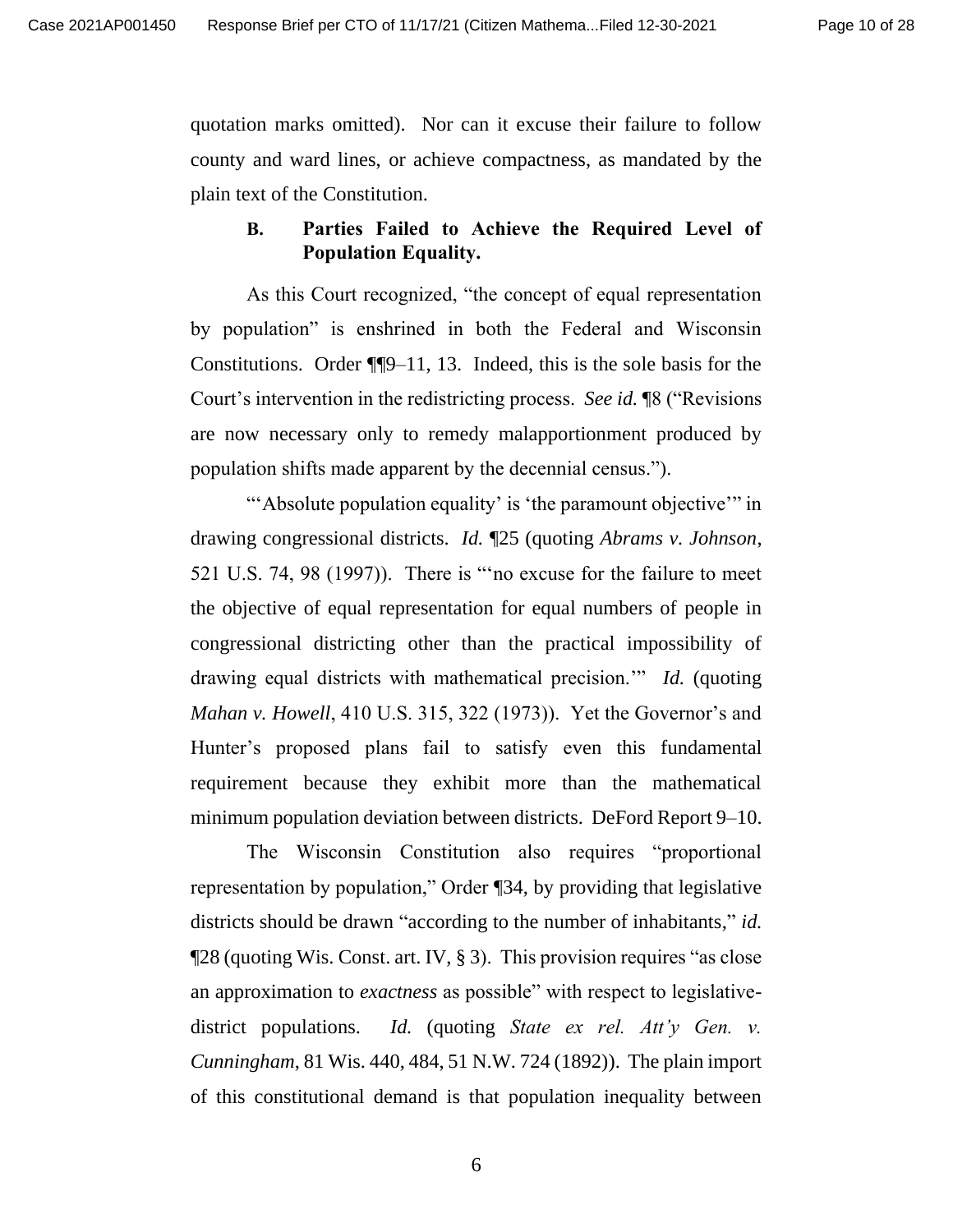legislative districts is permitted only as necessary to satisfy other *requirements* of state or federal law. *See Wis. State AFL-CIO v. Elections Bd.*, 543 F. Supp. 630, 632 n.1 (E.D. Wis. 1982) (rejecting population inequality not "directed toward maintaining the integrity of political subdivisions").

Several parties rely on federal redistricting precedent to argue that any plan with less than 2% population deviation automatically complies with federal and state requirements. *See, e.g.*, Hunter Br. 9, 18–19. But 2% is not a safe harbor. This Court has held that the Wisconsin Constitution demands "as close an approximation to *exactness* as possible." Order ¶28 (quoting *Cunningham*, 81 Wis. at 484).

The MathSci Proposed Maps achieve a better "approximation to exactness" than any other map. The MathSci Proposed Congressional Map has only a one-person deviation, and the MathSci Proposed Senate and Assembly Maps achieve greater population equality than other proposed plans—while also complying with all federal and state requirements. The MathSci Proposed Maps thus provide the best remedy here.

#### **C. Parties Misunderstood the Requirements of the Voting Rights Act**

The Voting Rights Act ("VRA") requires that members of a racial or language-minority group must have an adequate opportunity to nominate and elect representatives of their choice in a number of districts roughly proportional to their share of the State's adult citizen population. *See Johnson v. De Grandy*, 512 U.S. 997, 1008 (1994). What matters, however, is that the districts are effective for racial and language-minority voters, not whether the districts reach some specific demographic threshold, such as "majority-minority"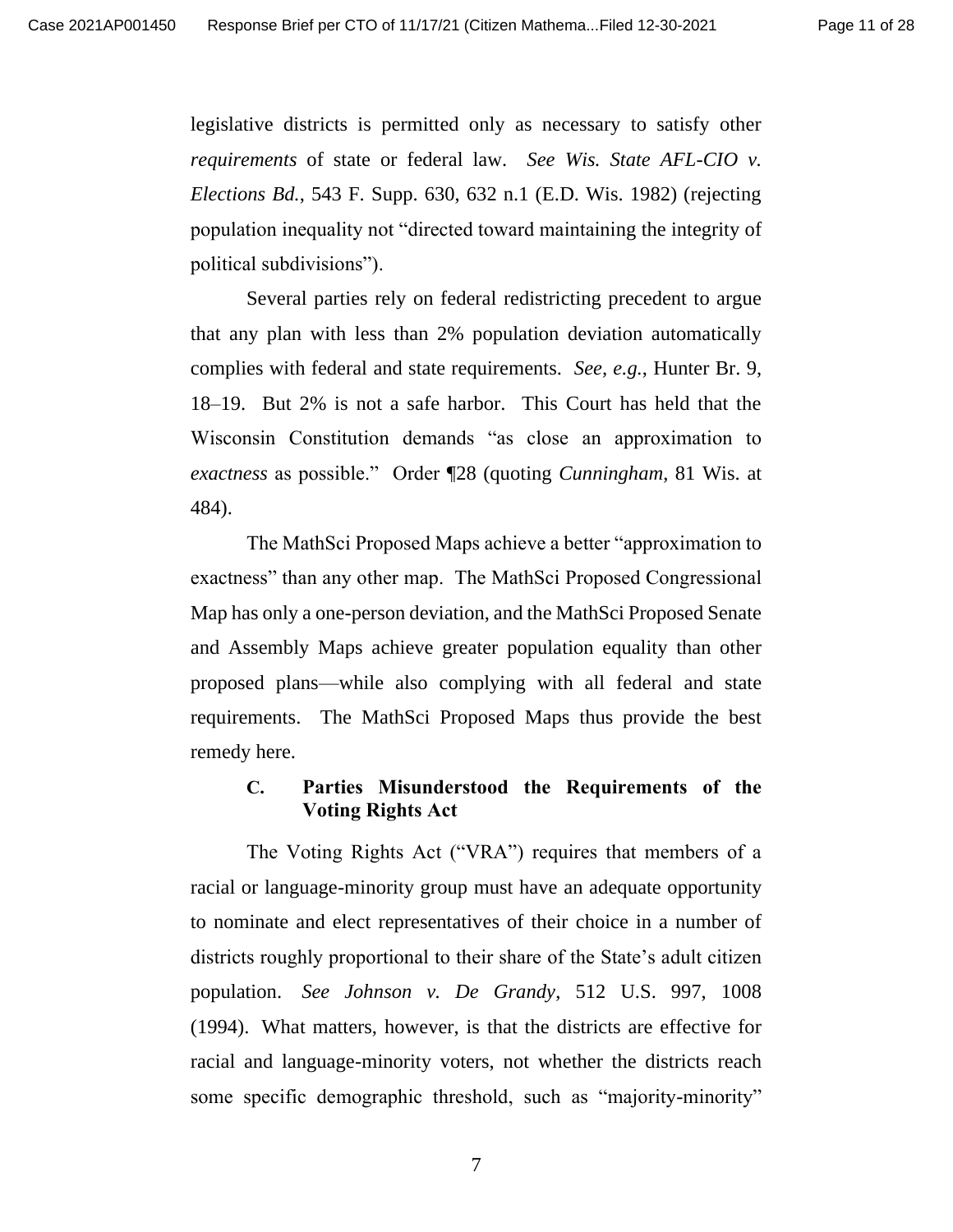status. Indeed, arbitrarily seeking to create majority-minority districts without first determining whether a district is effective for minority voters risks an excessive focus on race that could violate the Fourteenth Amendment. *See Cooper v. Harris*, 137 S. Ct. 1455, 1469–72 (2017).

Thus, the Citizen Mathematicians and Scientists agree with the Legislature that districts need not be majority-minority to be effective for minority voters. *See* Alford Report ¶¶24–26 & n.9. Unlike the BLOC Petitioners, who drew all their VRA districts as majorityminority, the MathSci Proposed Senate and Assembly Maps draw districts at a range of percentages, some below 50%, but all solidly effective for minority voters. *See* DeFord Report 5–6 . The MathSci Proposed Senate and Assembly Maps thus avoid an excessive focus on race.

However, the Citizen Mathematicians and Scientists part ways with the Legislature and almost all the other parties with respect to the number of districts that would provide a safe harbor against potential Voting Rights Act liability. Given the growth in the Black population over the past decade, a seventh assembly district that is effective for Black voters is appropriate and would avoid potential federal lawsuits. Accordingly, the MathSci Proposed Assembly Map contains seven Milwaukee County assembly districts that are effective for Black voters. *See* DeFord Report 17–18.

### **D. Parties Failed to Comply with the Constitution's Directive to Follow County, Town, and Ward Lines in Drawing Assembly Districts.**

Several parties failed to adhere to the Constitution's requirement that assembly districts "be bounded by county, precinct, town or ward lines." Wis. Const. art. IV, § 4; Order ¶35. This requirement applies equally to senate districts, given the need for nesting, and has been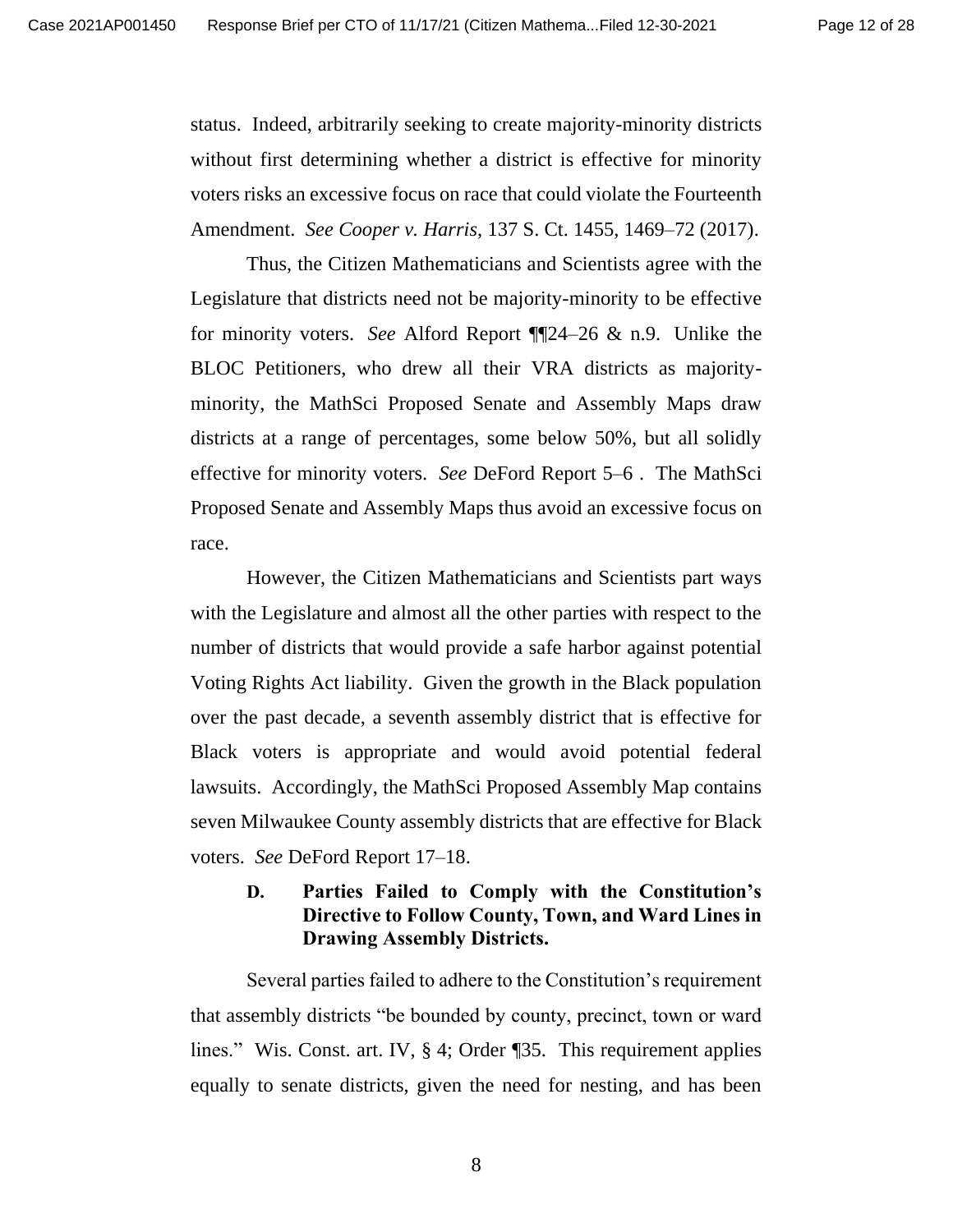recognized as a traditional redistricting principle for congressional districts. *See, e.g.*, *Baumgart v. Wendelberger*, No. 01-C-0121, 2002 WL 34127471, at \*3 (E.D. Wis. May 30, 2002) (three-judge court), *amended*, 2002 WL 34127473 (E.D. Wis. July 11, 2002).

The Legislature and the BLOC Petitioners suggest that following ward or municipal lines is sufficient. *See* Legislature Br. 31 (touting that "every district follows 2020 ward boundaries"); BLOC Br. 50 (stating that Wisconsin Constitution requires "respecting municipal and ward boundaries"). That is inconsistent with the plain text of the Constitution. As two concurring justices in the seminal *Cunningham* case separately explained, if district boundaries need only follow town or ward lines, "the word 'county' would have been superfluous, because county lines are in all cases identical with town or ward lines." *State ex rel. Att'y Gen. v. Cunningham,* 81 Wis. 440, 514, 51 N.W. 724 (1892) (Pinney, J., concurring); *see also id.* at 521 (Lyon, C.J., concurring).

The singular importance of county lines (over even town and ward lines) in redistricting is grounded in Wisconsin's history, as well as Article IV's text. Counties are the basic unit of local government in Wisconsin, and their boundaries (unlike town and ward boundaries) are stable and thus provide a neutral criterion for map-drawing. *See*  MathSci Br.  $19-21$ <sup>2</sup> Indeed, until 1964, Wisconsin county lines were considered "inviolable." *Id*. at 21–22 (quoting *Wis. State AFL-CIO,*  543 F. Supp. at 635).

Other parties' suggestion that all "municipal" lines have the same status under the Wisconsin Constitution is misguided. The

<sup>&</sup>lt;sup>2</sup> Hunter emphasizes their map's respect for "precinct" boundaries. Hunter Br. 20. But the "precincts" referenced in Article IV are not modern-day voting precincts and ceased to exist long ago. *See Cunningham*, 81 Wis. at 520 (Lyon, C.J., concurring).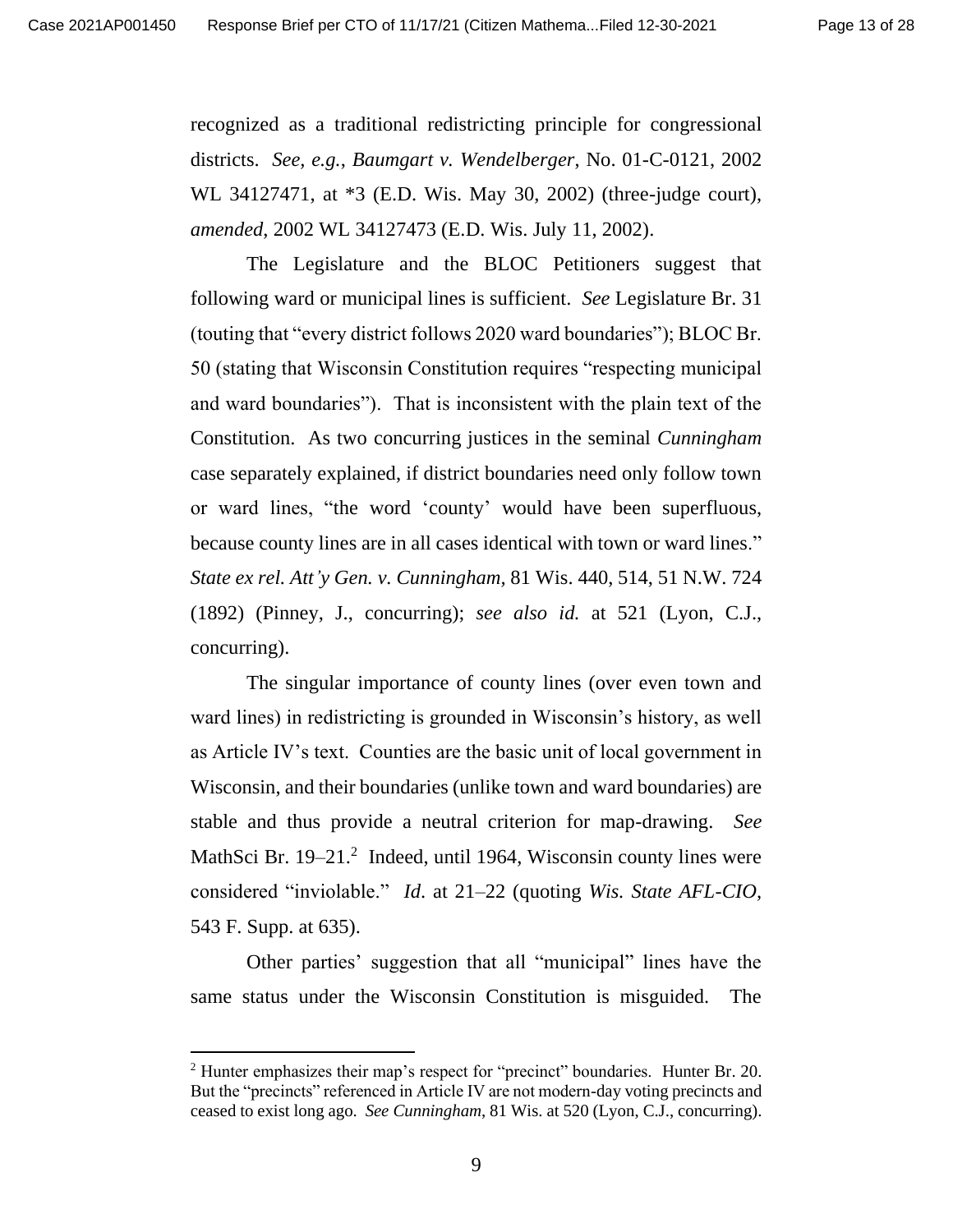borders of cities and villages were omitted from Article IV precisely because those borders (unlike towns') crossed county lines, and thus respecting those borders would have required "the disregarding of county lines, and the dismembering of counties." *Cunningham*, 81 Wis. at 521 (Lyon, C.J., concurring).While more recent federal cases have considered city and village splits when assessing maps, a lower number of city or village splits cannot compensate for unnecessarily split counties. *See, e.g.*, *Wis. State AFL-CIO,* 543 F. Supp. at 635 (recognizing that preserving city and village lines, while laudable, is not constitutionally required).

The MathSci Proposed Maps best comply with these legal requirements, by far. The MathSci Proposed Maps split fewer counties than any other proposed plans. And because they are composed of whole wards, they do not split any wards for legislative plans and split fewer wards than any other congressional plan with perfect population equality.

#### **E. Parties Failed to Make Assembly Districts "as Compact as Practicable."**

Some parties also failed to prioritize geographic compactness. *See* Wis. Const. art. IV, § 4 (requiring that assembly districts be "in as compact form as practicable"); Wis. Const. art. IV, § 5 (requiring that senators be elected from "convenient … territory"); *see also, Baumgart*, 2002 WL 34127471, at \*3 (compactness is a traditional neutral redistricting principle applicable to congressional districts). Although this Court has "never adopted a particular measure of compactness," Order ¶37, the parties here all used Polsby-Popper and Reock scores to measure compactness.

The MathSci Proposed Legislative Maps achieve the constitutional requirement to be "in as compact form as practicable."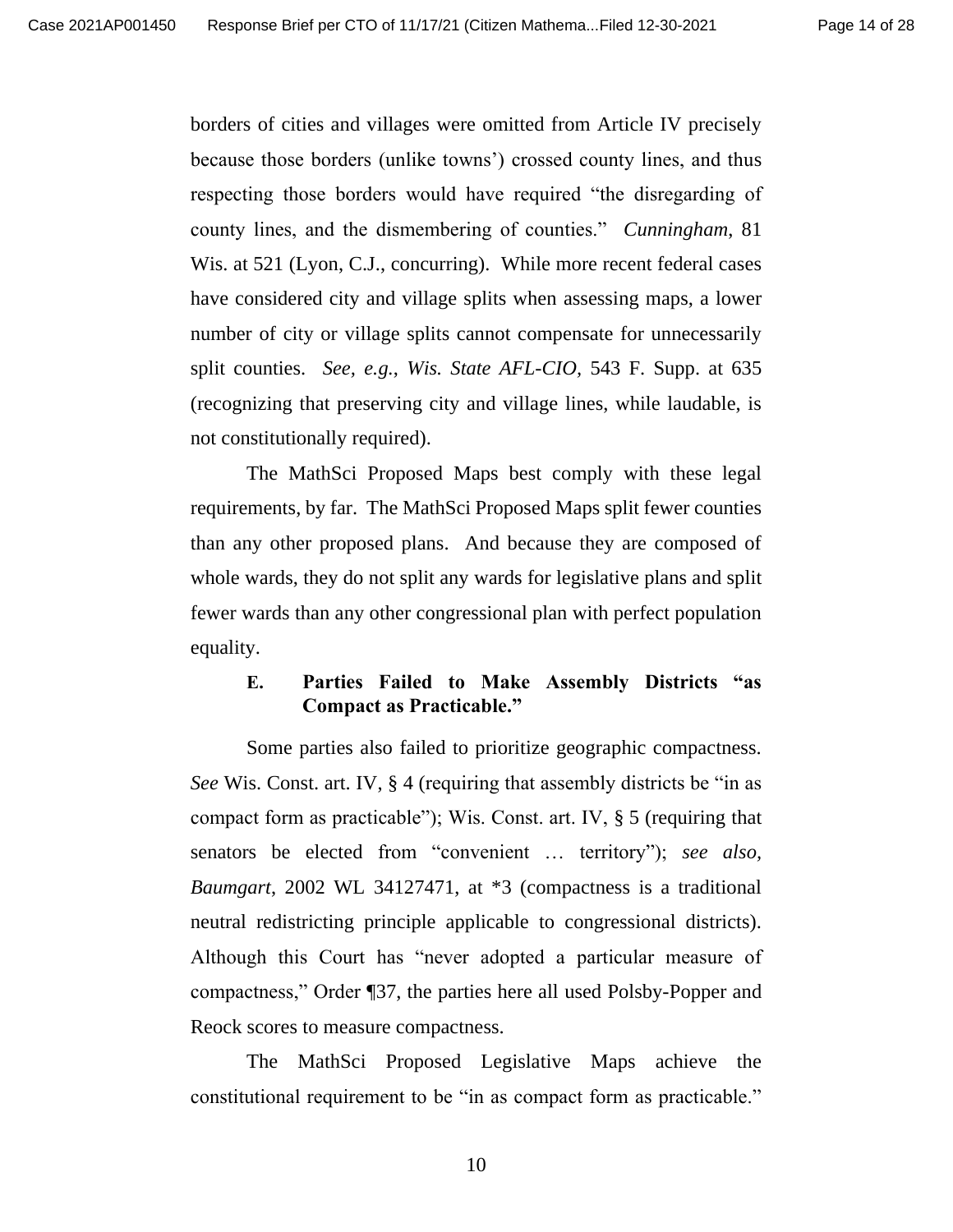Wis. Const. art. IV, § 4. The MathSci Proposed Assembly Map has Polsby-Popper and Reock scores second only to that of Hunter, which has a far greater population deviation and splits more counties. The MathSci Proposed Senate Map has the second-best Polsby-Popper and the best Reock score.

#### **F. Parties Ignored the Court's Directive to Avoid the Political Thicket.**

This Court was express that it would not consider partisanship when imposing a judicial remedy. Yet several parties invite the Court to do so. In particular, the Legislature, Bewley, and the Governor assert that the Court should select maps that protect incumbents, as an aspect of the "least change" analysis. Legislature Br. 28–30; Bewley Br. 8; Governor Br. 18. This Court did not include incumbent protection among the requirements in its Order, and with good reason. Considering incumbency would "plung[e] this court into the political thicket lurking beyond its constitutional boundaries." Order ¶63.

The Court should reject the invitation to reward or penalize existing officeholders. *See* Order ¶61 ("[N]one of our cases establishes an individual's right to have a fair shot at winning." (quoting *N.Y. State Bd. of Elections v. Lopez Torres*, 552 U.S. 196, 205 (2008) (internal quotation marks omitted))). Minimizing incumbent pairing is an inherently political question akin to the partisan makeup of districts, which the Court has disavowed considering. *See* Order ¶¶39–63.

Neither the Legislature, the Governor, nor Bewley provides support for the proposition that incumbent protection should be repackaged as an aspect of "least change." The U.S. Supreme Court cases cited by the Legislature simply state that incumbent protection can be a legitimate aim of the *political* branches. *See Karcher v Daggett*, 462 U.S. 725, 740 (1983) (listing "avoiding contests between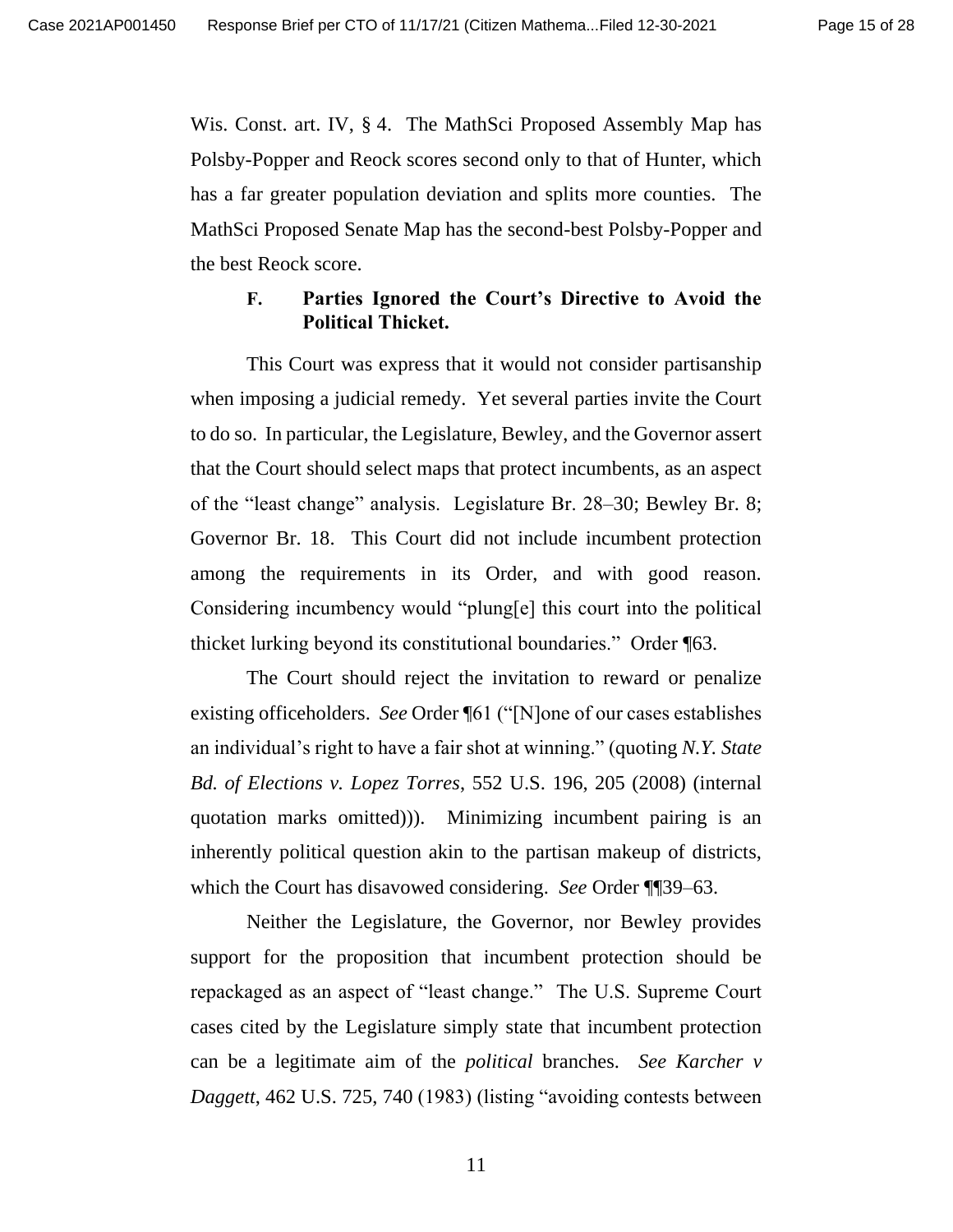incumbent Representatives" among legitimate "legislative policies"); *White v. Weiser*, 412 U.S. 783, 791 (1973) ("not disparag[ing]" state's interest in "maintaining existing relationships between incumbent congressmen and their constituents"); *Burns v. Richardson*, 384 U.S. 73, 89 n.16 (1966) (stating that map's minimization of incumbent pairing "does not in and of itself establish invidiousness"). But the separation of powers requires this Court to refrain from the types of political considerations that the Legislature might take into account. Order ¶65. While the Legislature might be free to pick and choose political winners and losers, that is not the Judiciary's role.

Likewise, the Court should avoid choosing sides between the Governor and the Legislature. The Governor boasts that he "most squarely represents the people's interests in redistricting," Governor's Br. 7, but ignores that the Constitution assigns the task of redistricting to the Legislature. *See* Order ¶19. And the Legislature trumpets its submissions as "the true people's maps," Legislature's Br. 6, 37, but ignores that they were vetoed by a directly elected Governor.<sup>3</sup> The reality is that the political process reached an impasse, and neither political branch is entitled to any deference here. *See* Order ¶18.

#### **G. Parties Did Not Properly Account for Other Traditional Neutral Redistricting Criteria.**

Given "the equitable nature of a judicial remedy in redistricting," courts evaluating proposed maps often consider, in addition to legal requirements, "appropriate, useful, and neutral" factors such as "communities of interest." *See* Order ¶¶82–83 & n.4 (Hagedorn, J., concurring). Compliance with the Constitution's

<sup>&</sup>lt;sup>3</sup> This Court has already rejected one attempt by the Legislature to claim the mantle of "'the polic[y] and preferences of the State,'" rightly holding that the "argument fails because the recent legislation did not survive the political process." Order ¶72 n.8 (quoting Legislature Br. 19).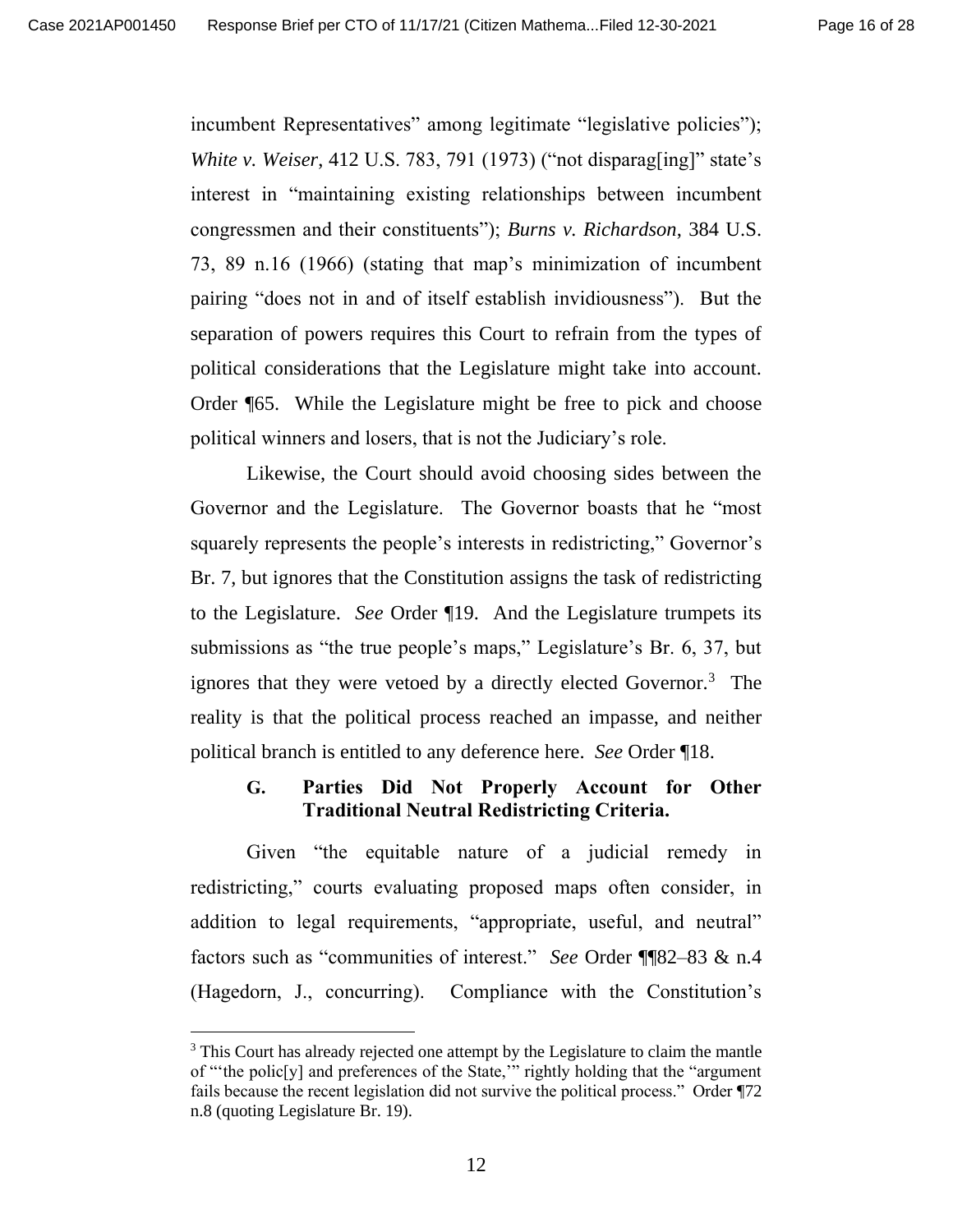requirement of preserving political subdivisions is one way to preserve communities of interest. DeFord Report 8.

Another neutral criterion the Court may consider is minimizing voters moved from odd-numbered to even-numbered senate districts, who must wait six years between senate elections. *See* Order ¶83 n.9 (Hagedorn, J., concurring). Contrary to the Legislature's assertion, however, this is not an aspect of least change. Legislature Br. 25–28. Justice Hagedorn expressly identified it as "a traditional and neutral redistricting criterion that may assist [the Court], but does not implicate a legal right per se." Order ¶83 n.9 (Hagedorn, J., concurring).

#### **II. THE MATHSCI PROPOSED MAPS FULLY IMPLEMENT THE ORDER'S DIRECTIVES.**

The Citizen Mathematicians and Scientists used the 2011 maps as a template and engaged in a computational process to develop proposed maps that—when compared to the other parties'—achieved the best or near-best scores on each one of the legal requirements.

#### **A. The MathSci Proposed Congressional Map Best Complies with the Order.**

The MathSci Proposed Congressional Map best complies with the Order. It achieves perfect population equality by limiting deviation among congressional districts to a single person, DeFord Report 9-10; complies with the VRA by creating one Black opportunity district, *id.* 10; and applies the least-change approach, achieving an average core retention of 91.5%, and only 3.0% area moved, *id.* 11.

Moreover, the MathSci Proposed Map significantly outperforms other parties' proposed maps on traditional redistricting criteria adopted from the Wisconsin Constitution. It splits the fewest counties (7), the fewest municipalities (13), and the fewest wards (8). *Id*. It is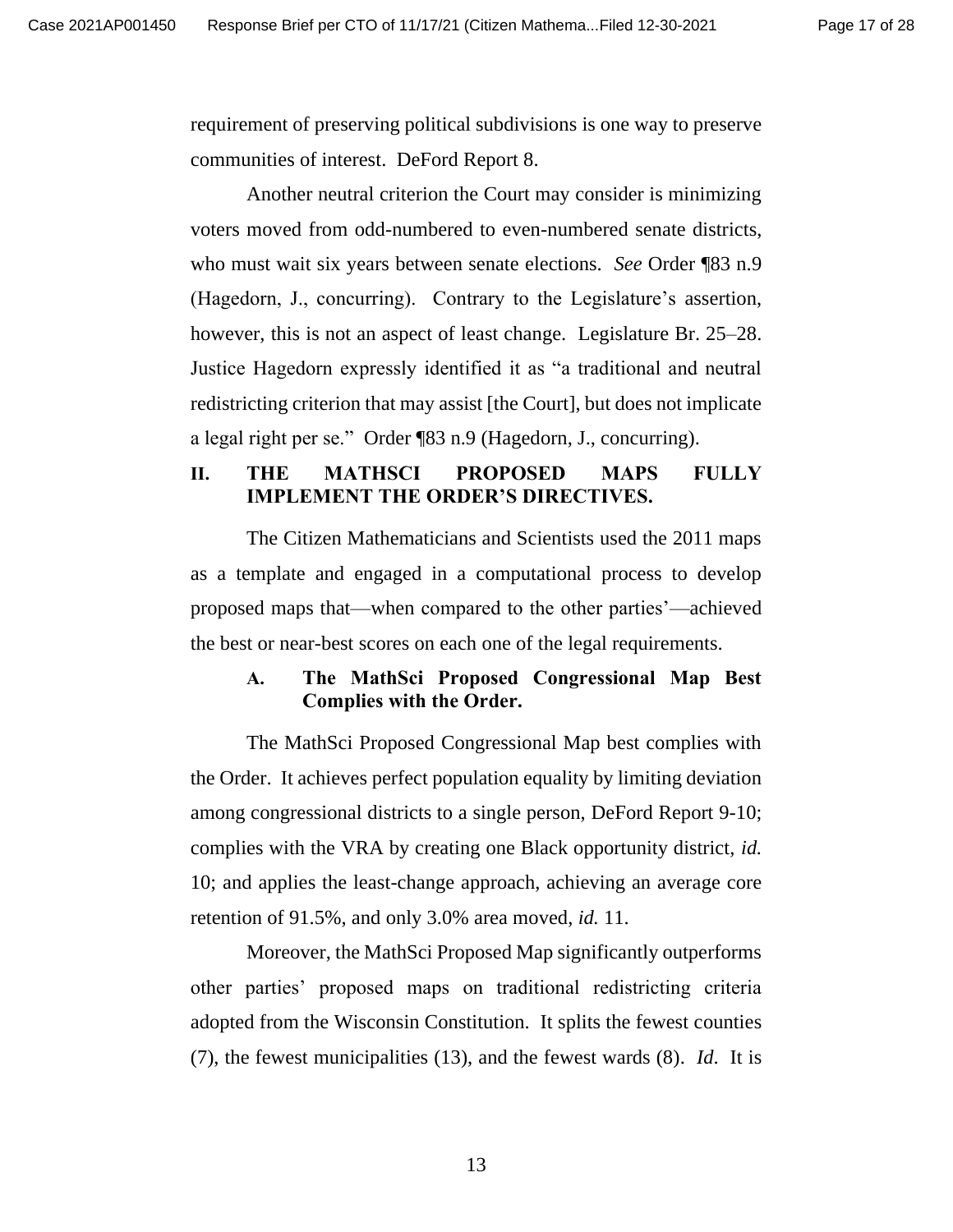also the most compact map, with a mean Polsby-Popper score of 0.305 and a mean Reock score of 0.464. *Id.* 12.

| Table 1: Proposed Congressional Maps <sup>4</sup> |                     |               |                |                |                |  |  |  |  |
|---------------------------------------------------|---------------------|---------------|----------------|----------------|----------------|--|--|--|--|
| <b>Criteria</b>                                   | Metric <sup>5</sup> | Congressmen's | Governor's     | Hunter         | MathSci        |  |  |  |  |
|                                                   |                     | Map           | Map            | Map            | Map            |  |  |  |  |
| Population                                        | Population          | $\mathbf{1}$  | $\overline{2}$ | $\overline{2}$ | $\mathbf{1}$   |  |  |  |  |
| Equality                                          | deviation           |               |                |                |                |  |  |  |  |
|                                                   | (min to max)        |               |                |                |                |  |  |  |  |
| The Voting                                        | Minority            | $\mathbf{1}$  | $\mathbf{1}$   | $\mathbf{1}$   | $\mathbf{1}$   |  |  |  |  |
| <b>Rights Act</b>                                 | opportunity         |               |                |                |                |  |  |  |  |
|                                                   | districts           |               |                |                |                |  |  |  |  |
| Least Change                                      | Core                | 93.5%         | 94.5%          | 93.0%          | 91.5%          |  |  |  |  |
|                                                   | retention           |               |                |                |                |  |  |  |  |
|                                                   | Population          | 384,456       | 324,415        | 411,777        | 500,785        |  |  |  |  |
|                                                   | moved               | $(6.5\%)$     | $(5.5\%)$      | $(7.0\%)$      | $(8.5\%)$      |  |  |  |  |
|                                                   | Area Percent        | 9.1%          | 1.5%           | 3.4%           | 3.0%           |  |  |  |  |
|                                                   | moved               |               |                |                |                |  |  |  |  |
|                                                   | Preserved           | 486,746       | 487,087        | 487,245        | 487,096        |  |  |  |  |
|                                                   | internal            |               |                |                |                |  |  |  |  |
|                                                   | edges               |               |                |                |                |  |  |  |  |
|                                                   | County              | 8/8           | 8/8            | $8/8$          | $8/8$          |  |  |  |  |
|                                                   | overlap             |               |                |                |                |  |  |  |  |
|                                                   | District            | 8/8           | 8/8            | $8/8$          | $8/8$          |  |  |  |  |
|                                                   | overlap             |               |                |                |                |  |  |  |  |
|                                                   | Average             | 11.5          | 4.8            | 9.6            | 5.1            |  |  |  |  |
|                                                   | buffer              |               |                |                |                |  |  |  |  |
|                                                   | distance            |               |                |                |                |  |  |  |  |
| Respect for                                       | County splits       | 10            | 12             | 11             | $\overline{7}$ |  |  |  |  |
| County,                                           | Municipal           | 24            | 30             | $20\,$         | 13             |  |  |  |  |
| Municipal,                                        | splits              |               |                |                |                |  |  |  |  |
| and Ward                                          | Ward splits         | 48            | 32             | $18\,$         | $8\,$          |  |  |  |  |
| Lines                                             |                     |               |                |                |                |  |  |  |  |

 $4$  DeFord Report 9–13.<br><sup>5</sup> Italics indicates metrics where a lower number is better.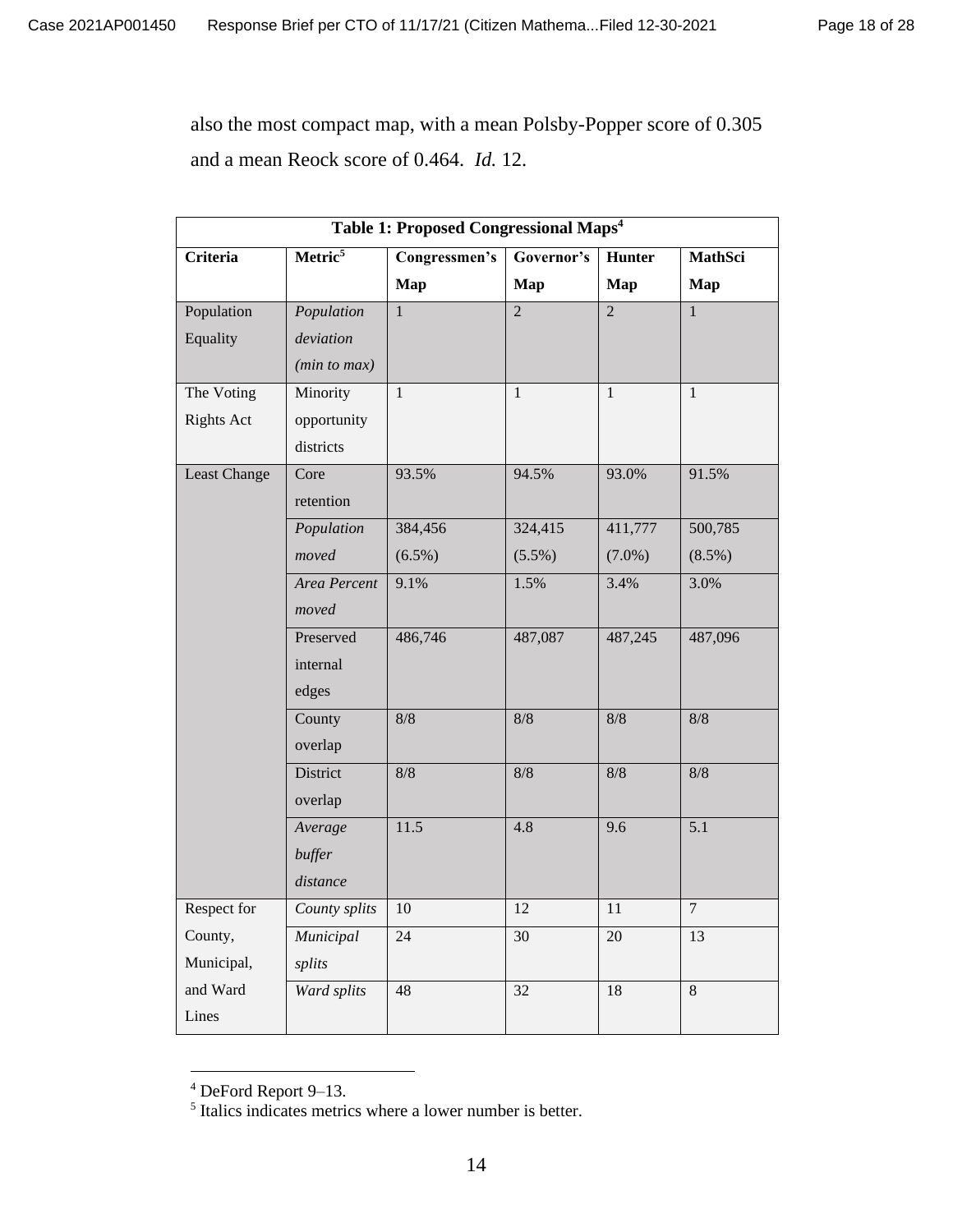| Table 1: Proposed Congressional Maps <sup>4</sup> |                     |               |            |               |         |  |  |  |  |
|---------------------------------------------------|---------------------|---------------|------------|---------------|---------|--|--|--|--|
| <b>Criteria</b>                                   | Metric <sup>5</sup> | Congressmen's | Governor's | <b>Hunter</b> | MathSci |  |  |  |  |
|                                                   |                     | Map           | Map        | Map           | Map     |  |  |  |  |
| Compactness                                       | Mean                | 0.280         | 0.243      | 0.272         | 0.305   |  |  |  |  |
|                                                   | Polsby-             |               |            |               |         |  |  |  |  |
|                                                   | Popper              |               |            |               |         |  |  |  |  |
|                                                   | Mean Reock          | 0.456         | 0.458      | 0.425         | 0.464   |  |  |  |  |
|                                                   | Mean                | 0.779         | 0.758      | 0.733         | 0.776   |  |  |  |  |
|                                                   | convex hull         |               |            |               |         |  |  |  |  |
|                                                   | ratio               |               |            |               |         |  |  |  |  |
|                                                   | Cut edges           | 3,410         | 3,774      | 3,661         | 3,228   |  |  |  |  |

The other proposed maps fall well short:

- The Congressmen's map does not achieve "least change." It is far behind all other parties in terms of areal displacement, moving 6.1 percentage points more of the state's area than the MathSci Map and 7.6 percentage points more than the Governor's Map. *Id.* 11. With respect to core retention, the Congressmen's map moves about 60,000 more people than the Governor's Map. *Id*. The Congressmen's map underperforms on traditional redistricting criteria, splitting 3 more counties and 11 more municipalities than the MathSci map and by far the most wards (48) of any proposed congressional map. *Id*. 12.
- The Governor's and Hunter maps fail to achieve maximum population equality, because each exhibits a two-person deviation. *Id.* 10. This should be disqualifying, since maximum population equality is a constitutional requirement. The Governor's Map splits the most counties (12) and municipalities (30) of any Proposed Congressional Map. *Id.* 12. The Hunter map splits almost as many counties as the Governor's Proposed Map (11), and nearly as many municipalities as the Governor's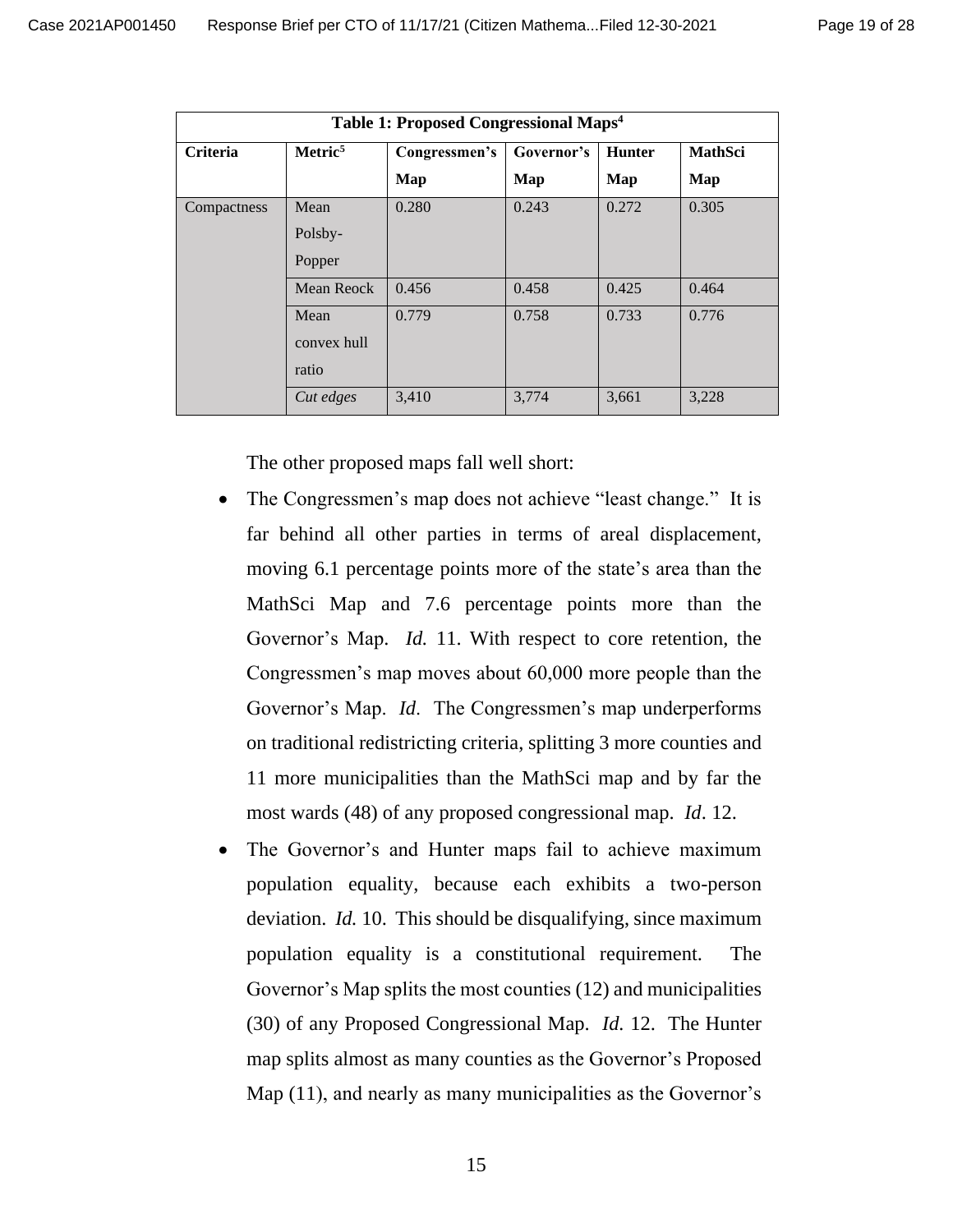(20). *Id*. With respect to compactness, the Governor's map has the lowest mean Polsby-Popper score, and the Hunter map has the lowest mean Reock score of all the proposed Congressional maps. *Id.* 12.

## **B. The MathSci Proposed Legislative Maps Best Comply with the Order.**

The MathSci Proposed Legislative Maps best comply with the Order. Specifically, they:

- achieve the smallest population deviation for both senate and assembly of any proposed map. *Id.* 13, 17.
- comply with the requirements of the VRA. *Id.* 14, 18.
- far outperform all the other maps on county lines, splitting 10 fewer counties than the next closest assembly map and 14 fewer than the next closest senate map. *Id.* 15, 18.
- split zero wards and the second-smallest number of municipalities. *Id.*
- are as compact as practicable, achieving the best mean Reock and the second-best mean Polsby-Popper scores among proposed senate maps and the second-best mean Reock and mean Polsby-Popper scores among proposed assembly maps. *Id.* 16, 19.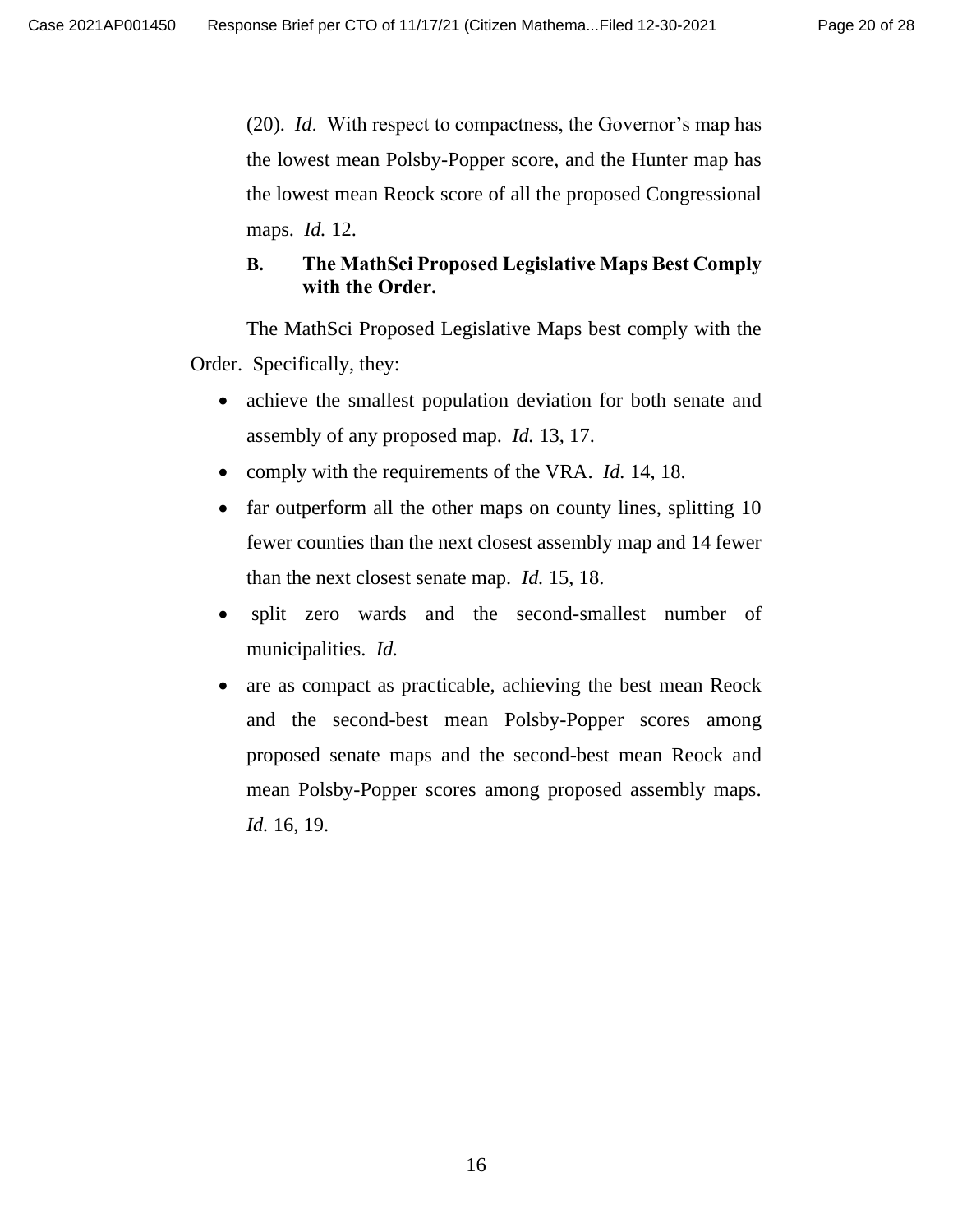| TABLE 2: Proposed Legislative Maps <sup>6</sup> |                                                                                                              |                |                |                |                |                |                |  |
|-------------------------------------------------|--------------------------------------------------------------------------------------------------------------|----------------|----------------|----------------|----------------|----------------|----------------|--|
| Criteria                                        | Governor<br>Legislature's<br>Metric <sup>7</sup><br><b>Bewley</b><br><b>BLOC</b><br><b>Hunter</b><br>MathSci |                |                |                |                |                |                |  |
|                                                 |                                                                                                              | <b>Maps</b>    | <b>Maps</b>    | <b>Maps</b>    | <b>Maps</b>    | <b>Maps</b>    | <b>Maps</b>    |  |
| Population                                      | Population                                                                                                   | Senate:        | Senate:        | Senate:        | Senate:        | Senate:        | Senate:        |  |
| Equality                                        | deviation                                                                                                    | 2,871          | 1,719          | 2,138          | 1,698          | 1,026          | 895            |  |
|                                                 | (min to max)                                                                                                 | $(1.608\%)$    | $(0.962\%)$    | (1.197%)       | $(0.951\%)$    | (0.574%)       | $(0.501\%)$    |  |
|                                                 |                                                                                                              | Assembly:      | Assembly:      | Assembly:      | Assembly:      | Assembly:      | Assembly:      |  |
|                                                 |                                                                                                              | 1,104          | 784            | 1,121          | 1,083          | 452            | 438            |  |
|                                                 |                                                                                                              | $(1.854\%)$    | (1.317%)       | (1.883%)       | (1.819%)       | (0.759%)       | (0.736%)       |  |
| The Voting                                      | <b>Black</b>                                                                                                 | Senate:        | Senate:        | Senate:        | Senate:        | Senate:        | Senate:        |  |
| <b>Rights Act</b>                               | opportunity                                                                                                  | 2              | $\sqrt{2}$     | $\overline{c}$ | $\sqrt{2}$     | $\mathbf{2}$   | 2              |  |
|                                                 | districts                                                                                                    | Assembly:      | Assembly:      | Assembly:      | Assembly:      | Assembly:      | Assembly:      |  |
|                                                 |                                                                                                              | 6              | $\tau$         | 7              | $\overline{7}$ | 6              | $\tau$         |  |
|                                                 | Latino                                                                                                       | Senate:        | Senate:        | Senate:        | Senate:        | Senate:        | Senate:        |  |
|                                                 | opportunity                                                                                                  | $\mathbf{1}$   | $\mathbf{1}$   | $\mathbf{1}$   | $\mathbf{1}$   | $\mathbf{1}$   | 1              |  |
|                                                 | districts                                                                                                    | Assembly:      | Assembly:      | Assembly:      | Assembly:      | Assembly:      | Assembly:      |  |
|                                                 |                                                                                                              | $\overline{2}$ | $\overline{c}$ | $\overline{2}$ | $\overline{c}$ | $\overline{2}$ | 2              |  |
| Respect for                                     | County splits                                                                                                | Senate:        | Senate:        | Senate:        | Senate:        | Senate:        | Senate:        |  |
| County,                                         |                                                                                                              | 48             | 42             | 45             | 42             | 42             | 28             |  |
| Municipal,                                      |                                                                                                              | Assembly:      | Assembly:      | Assembly:      | Assembly:      | Assembly:      | Assembly:      |  |
| and Ward                                        |                                                                                                              | 55             | 53             | 53             | 50             | 53             | 40             |  |
| Lines                                           | Municipal                                                                                                    | Senate:        | Senate:        | Senate:        | Senate:        | Senate:        | Senate:        |  |
|                                                 | splits                                                                                                       | 67             | 73             | 117            | 109            | 28             | 31             |  |
|                                                 |                                                                                                              | Assembly:      | Assembly:      | Assembly:      | Assembly:      | Assembly:      | Assembly:      |  |
|                                                 |                                                                                                              | 99             | 104            | 175            | 181            | 48             | 70             |  |
|                                                 | Ward splits                                                                                                  | Senate:        | Senate:        | Senate:        | Senate:        | Senate:        | Senate:        |  |
|                                                 |                                                                                                              | 161            | 65             | 179            | 132            | $\overline{0}$ | $\overline{0}$ |  |
|                                                 |                                                                                                              | Assembly:      | Assembly:      | Assembly:      | Assembly:      | Assembly:      | Assembly:      |  |
|                                                 |                                                                                                              | 285            | 94             | 258            | 257            | $\overline{0}$ | $\overline{0}$ |  |
| Compactness                                     | Mean                                                                                                         | Senate:        | Senate:        | Senate:        | Senate:        | Senate:        | Senate:        |  |
|                                                 | Polsby-                                                                                                      | 0.213          | 0.197          | 0.217          | 0.268          | 0.224          | 0.260          |  |
|                                                 | Popper                                                                                                       | Assembly:      | Assembly:      | Assembly:      | Assembly:      | Assembly:      | Assembly:      |  |
|                                                 |                                                                                                              | 0.253          | 0.227          | 0.251          | 0.340          | 0.243          | 0.282          |  |

<sup>6</sup> DeFord Report 13–19. The Duchin Report submitted on December 15, 2021 contained two inadvertent errors that have been corrected here and in the DeFord Report. The first error was with regard to the population deviation of the Legislature's Proposed Assembly Map (reporting 456 rather than 452). The second error was the number of county overlaps for the MathSci Proposed Assembly Map (reporting 87 rather than 93 overlaps).

<sup>&</sup>lt;sup>7</sup> Italics indicates metrics where a lower number is better.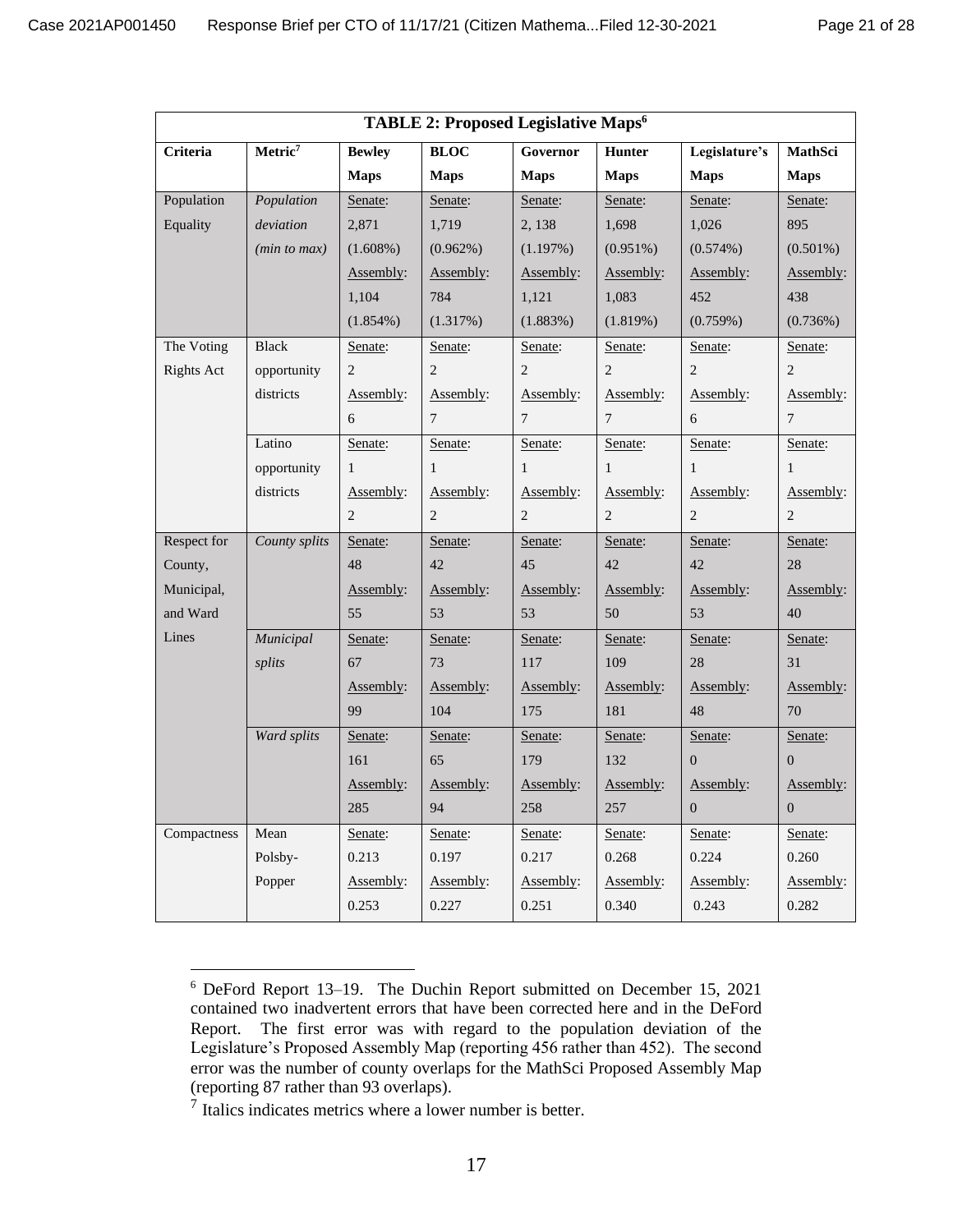| TABLE 2: Proposed Legislative Maps <sup>6</sup>                                                                   |              |             |             |             |             |             |             |  |
|-------------------------------------------------------------------------------------------------------------------|--------------|-------------|-------------|-------------|-------------|-------------|-------------|--|
| Metric <sup>7</sup><br><b>Bewley</b><br><b>BLOC</b><br>Legislature's<br>MathSci<br>Criteria<br>Governor<br>Hunter |              |             |             |             |             |             |             |  |
|                                                                                                                   |              | <b>Maps</b> | <b>Maps</b> | <b>Maps</b> | <b>Maps</b> | <b>Maps</b> | <b>Maps</b> |  |
|                                                                                                                   | Mean Reock   | Senate:     | Senate:     | Senate:     | Senate:     | Senate:     | Senate:     |  |
|                                                                                                                   |              | 0.401       | 0.395       | 0.392       | 0.397       | 0.395       | 0.402       |  |
|                                                                                                                   |              | Assembly:   | Assembly:   | Assembly:   | Assembly:   | Assembly:   | Assembly:   |  |
|                                                                                                                   |              | 0.405       | 0.374       | 0.397       | 0.442       | 0.379       | 0.406       |  |
|                                                                                                                   | Mean         | Senate:     | Senate:     | Senate:     | Senate:     | Senate:     | Senate:     |  |
|                                                                                                                   | convex hull  | 0.717       | 0.695       | 0.710       | 0.739       | 0.710       | 0.735       |  |
|                                                                                                                   | ratio        | Assembly:   | Assembly:   | Assembly:   | Assembly:   | Assembly:   | Assembly:   |  |
|                                                                                                                   |              | 0.734       | 0.698       | 0.720       | 0.783       | 0.717       | 0.736       |  |
|                                                                                                                   | Cut edges    | Senate:     | Senate:     | Senate:     | Senate:     | Senate:     | Senate:     |  |
|                                                                                                                   |              | 10,688      | 11,776      | 11,147      | 9,565       | 10,785      | 9,754       |  |
|                                                                                                                   |              | Assembly:   | Assembly:   | Assembly:   | Assembly:   | Assembly:   | Assembly:   |  |
|                                                                                                                   |              | 18,420      | 20,096      | 18,441      | 15,353      | 19,196      | 17,781      |  |
| Least                                                                                                             | Core         | Senate:     | Senate:     | Senate:     | Senate:     | Senate:     | Senate:     |  |
| Change                                                                                                            | retention    | 90.2%       | 89.6%       | 92.2%       | 80.8%       | 92.2%       | 74.3%       |  |
|                                                                                                                   |              | Assembly:   | Assembly:   | Assembly:   | Assembly:   | Assembly:   | Assembly:   |  |
|                                                                                                                   |              | 83.3%       | 84.1%       | 85.8%       | 73.1%       | 84.2%       | 61.0%       |  |
|                                                                                                                   | Population   | Senate:     | Senate:     | Senate:     | Senate:     | Senate:     | Senate:     |  |
|                                                                                                                   | moved        | 576,321     | 610,568     | 461,228     | 1,128,878   | 459,061     | 1,513,824   |  |
|                                                                                                                   |              | $(9.8\%)$   | $(10.4\%)$  | $(7.8\%)$   | $(19.2\%)$  | $(7.8\%)$   | (25.7%)     |  |
|                                                                                                                   |              | Assembly:   | Assembly:   | Assembly:   | Assembly:   | Assembly:   | Assembly:   |  |
|                                                                                                                   |              | 984,336     | 939,513     | 837,659     | 1,586,059   | 933,604     | 2,299,625   |  |
|                                                                                                                   |              | (16.7%)     | $(15.9\%)$  | $(14.2\%)$  | $(26.9\%)$  | $(15.8\%)$  | $(39.0\%)$  |  |
|                                                                                                                   | Percent area | Senate:     | Senate:     | Senate:     | Senate:     | Senate:     | Senate:     |  |
|                                                                                                                   | moved        | 9.8%        | 6.1%        | 5.0%        | 14.0%       | 7.1%        | 29.1%       |  |
|                                                                                                                   |              | Assembly:   | Assembly:   | Assembly:   | Assembly:   | Assembly:   | Assembly:   |  |
|                                                                                                                   |              | 16.8%       | 9.6%        | 11.3%       | 18.2%       | 16.5%       | 38.5%       |  |
|                                                                                                                   | Preserved    | Senate:     | Senate:     | Senate:     | Senate:     | Senate:     | Senate:     |  |
|                                                                                                                   | internal     | 476,575     | 476,621     | 477,745     | 476,482     | 477,558     | 477,230     |  |
|                                                                                                                   | edges        | Assembly:   | Assembly:   | Assembly:   | Assembly:   | Assembly:   | Assembly:   |  |
|                                                                                                                   |              | 465,157     | 466,205     | 467,562     | 466,597     | 466,249     | 465,050     |  |
|                                                                                                                   | County       | Senate:     | Senate:     | Senate:     | Senate:     | Senate:     | Senate:     |  |
|                                                                                                                   | overlap      | 33/33       | 33/33       | 33/33       | 33/33       | 33/33       | 33/33       |  |
|                                                                                                                   |              | Assembly:   | Assembly:   | Assembly:   | Assembly:   | Assembly:   | Assembly:   |  |
|                                                                                                                   |              | 99/99       | 99/99       | 99/99       | 99/99       | 99/99       | 93/99       |  |
|                                                                                                                   | District     | Senate:     | Senate:     | Senate:     | Senate:     | Senate:     | Senate:     |  |
|                                                                                                                   | overlap      | 33/33       | 33/33       | 33/33       | 33/33       | 33/33       | 33/33       |  |
|                                                                                                                   |              | Assembly:   | Assembly:   | Assembly:   | Assembly:   | Assembly:   | Assembly:   |  |
|                                                                                                                   |              | 98/99       | 99/99       | 99/99       | 99/99       | 99/99       | 85/99       |  |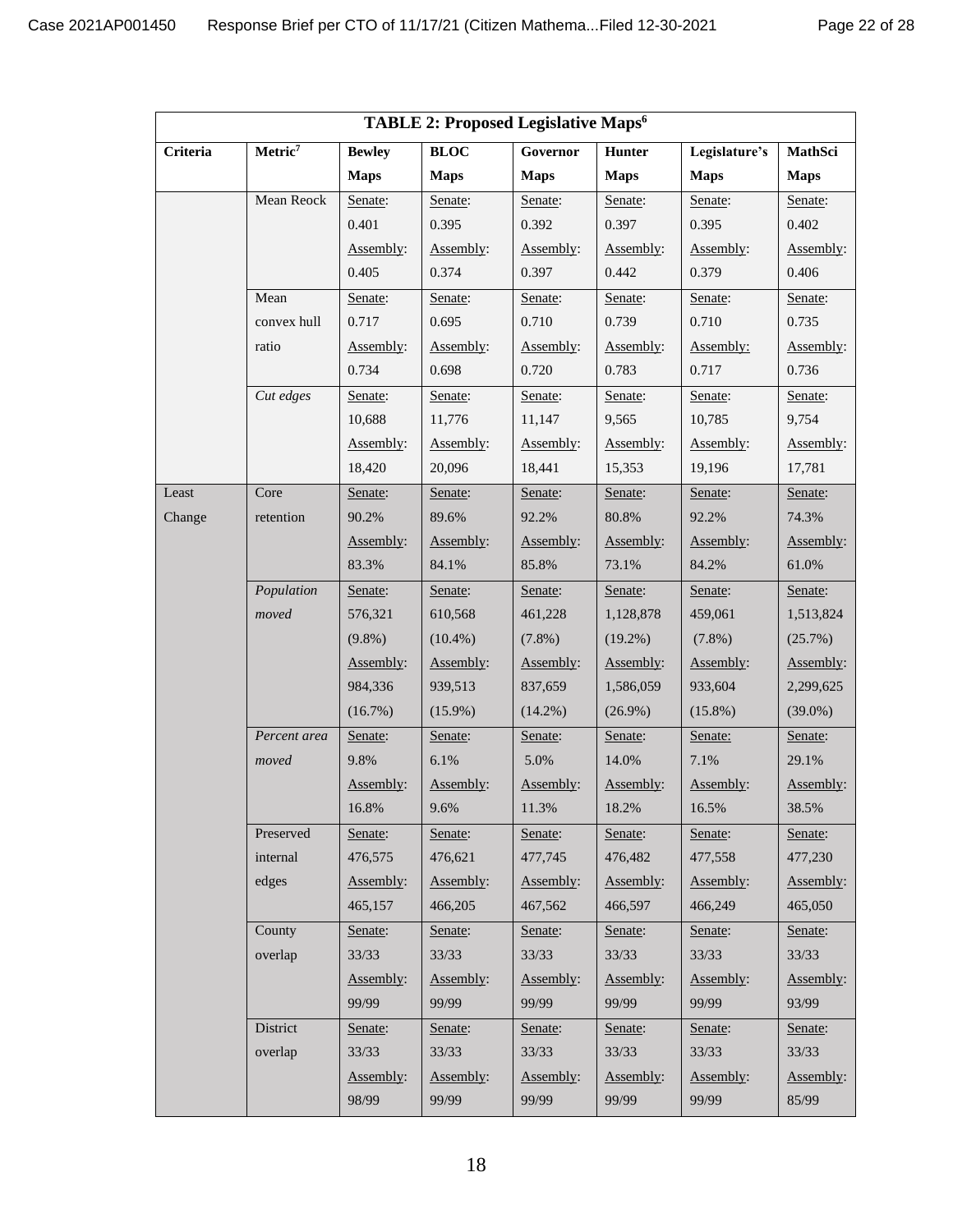| TABLE 2: Proposed Legislative Maps <sup>6</sup> |                                                                                                   |             |             |             |             |             |                |  |
|-------------------------------------------------|---------------------------------------------------------------------------------------------------|-------------|-------------|-------------|-------------|-------------|----------------|--|
| Criteria                                        | <b>BLOC</b><br>Metric <sup>7</sup><br><b>Bewley</b><br><b>Hunter</b><br>Legislature's<br>Governor |             |             |             |             |             | <b>MathSci</b> |  |
|                                                 |                                                                                                   | <b>Maps</b> | <b>Maps</b> | <b>Maps</b> | <b>Maps</b> | <b>Maps</b> | <b>Maps</b>    |  |
|                                                 | Average                                                                                           | Senate:     | Senate:     | Senate:     | Senate:     | Senate:     | Senate:        |  |
|                                                 | buffer                                                                                            | 6.7         | 6.2         | 5.4         | 8.5         | 6.5         | 17.0           |  |
|                                                 | distance                                                                                          | Assembly:   | Assembly:   | Assembly:   | Assembly:   | Assembly:   | Assembly:      |  |
|                                                 |                                                                                                   | 5.4         | 4.9         | 4.8         | 6.0         | 6.0         | 13.0           |  |
| Traditional                                     | Number of                                                                                         | 137,084     | 177,698     | 139,677     | 240,593     | 138,753     | 422,492        |  |
| Redistricting                                   | people                                                                                            | $(2.3\%)$   | $(3.0\%)$   | $(2.4\%)$   | $(4.1\%)$   | $(2.4\%)$   | $(7.2\%)$      |  |
| Criteria                                        | moved from                                                                                        |             |             |             |             |             |                |  |
|                                                 | odd to even                                                                                       |             |             |             |             |             |                |  |
|                                                 | senate                                                                                            |             |             |             |             |             |                |  |
|                                                 | districts                                                                                         |             |             |             |             |             |                |  |

The other proposed maps fall well short of these standards:

- The Legislature's Proposed Maps underperform on population deviation and compactness in comparison to the MathSci Proposed Maps. *See id.* 13, 16, 17, 19. Further, the Legislature's Proposed Senate and Assembly Maps split more counties than the MathSci Maps (14 more for Senate and 13 for Assembly). *Id.* 15, 18.
- The Governor's Proposed Maps are also weak on population deviation, with a deviation percentage 0.696 points higher than the MathSci Proposed Senate Map, and the worst population deviation of all assembly maps (1.883%). *Id.* 13, 17. The Governor splits more counties than the MathSci Senate Map or Assembly Map (17 and 13 more, respectively). *Id.* 15, 18. It also splits an unacceptable number of wards in both maps. *Id*. The Governor's Maps are also insufficiently compact, with the Governor's Senate Map having the lowest mean Reock score of any senate map. *Id.* 16, 19.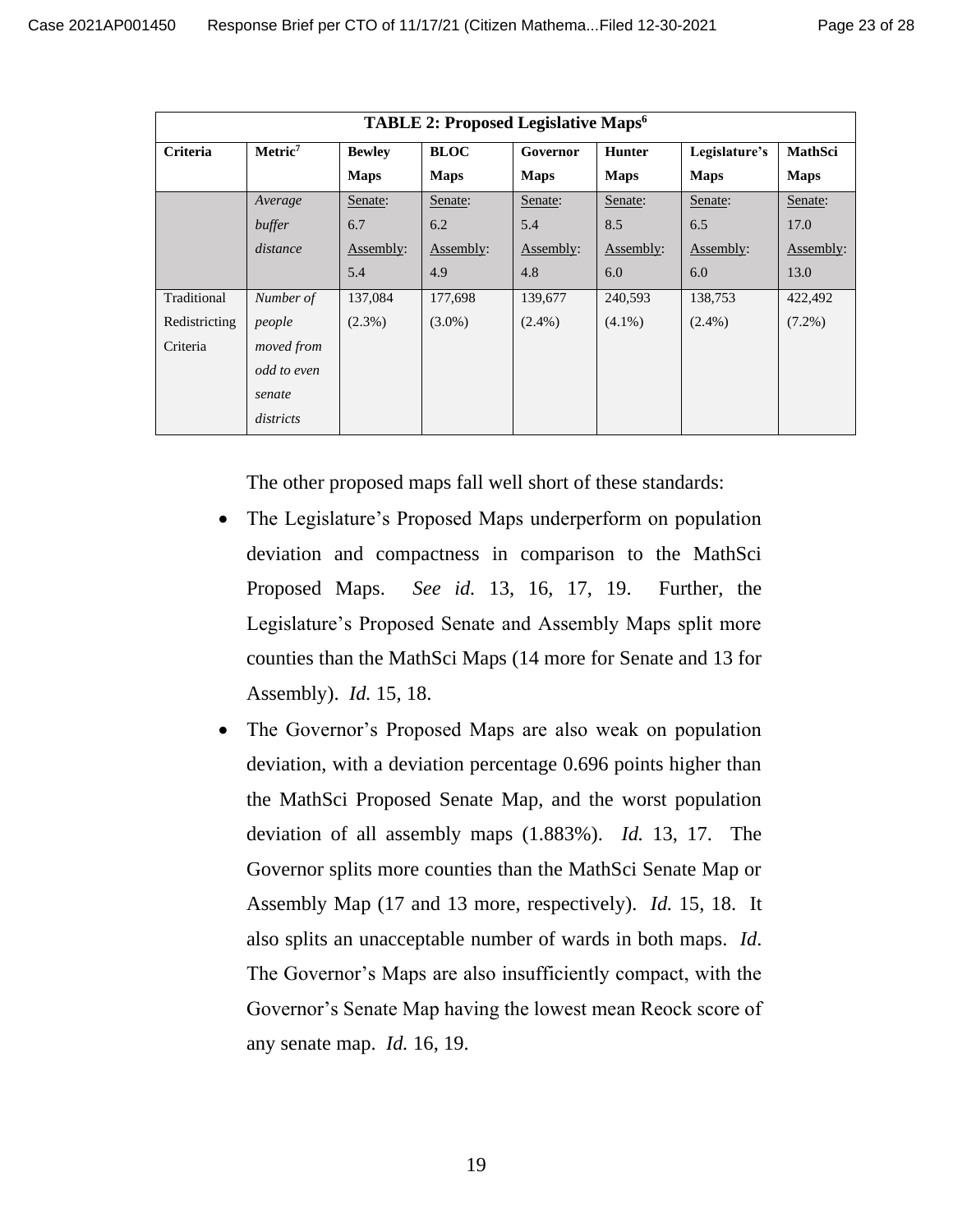- The Bewley Senate Map has the worst population deviation, and their Assembly Map the second-worst population deviation. *Id.* 13, 17. The Bewley Maps also split the most counties of any proposed maps. *Id.* 15, 18.
- The Hunter Senate Map splits 14 more counties than the MathSci Map, and the Hunter Assembly Map splits 10 more counties than the MathSci Map. *Id*. The Hunter Maps also split the second most municipalities of any of the proposed senate plans and the most of any of the proposed assembly plans (109 and 181 splits, respectively). *Id*. And the Hunter Proposed Maps fail to respect ward lines, splitting 132 wards in their Senate Map and 257 in their Assembly Map. *Id*. The Hunter Proposed Maps also sacrifice population equality. Their Senate Map has 0.45 percentage points greater population deviation than the MathSci map, and their Assembly Map has 1.083 percentage points greater population deviation than the MathSci Map. *Id.* 13, 17.
- Finally, the BLOC Senate Map splits 14 more counties and 42 more municipalities than the MathSci Senate Map. *Id.* 15. The BLOC Assembly Map similarly splits 13 more counties and 34 more municipalities than the MathSci Assembly Map. *Id.* 18. The BLOC Senate Map splits 65 wards and the Assembly Map splits 94 wards, when no split wards were necessary. *Id*. 15, 18. The BLOC Senate Map also has the worst mean Polsby-Popper score, and the BLOC Proposed Assembly Map performs the worst on mean Polsby-Popper and mean Reock. *Id.* 16, 19.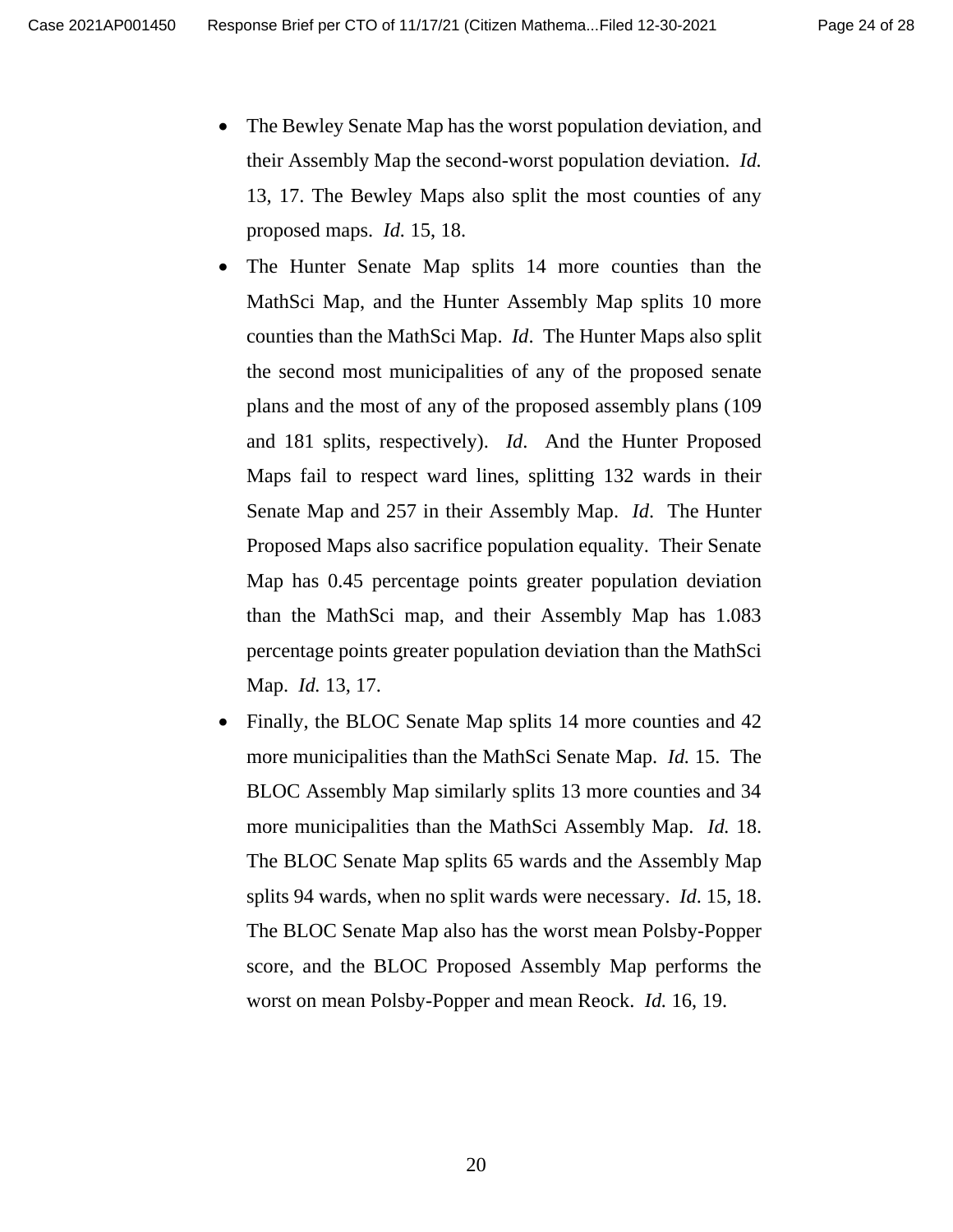#### **CONCLUSION**

The Citizen Mathematicians and Scientists urge the Court to adopt their proposed maps for Congress, the Senate, and the Assembly. Dated this 30<sup>th</sup> day of December 2021.

BOARDMAN & CLARK LLP By

hell F. My

\_\_\_\_\_\_\_\_\_\_\_\_\_\_\_\_\_\_\_\_\_\_\_\_\_\_\_\_

Michael P. May SBN: 1011610 Sarah A. Zylstra SBN: 1033159 Tanner G. Jean-Louis SBN: 1122401 BOARDMAN & CLARK LLP 1 S. Pinckney Street, Suite 410 P.O. Box 927 Madison, WI 53701 Phone: (608) 257-9521 mmay@boardmanclark.com szylstra@boardmanclark.com tjeanlouis@boardmanclark.com

David J. Bradford \*PHV JENNER & BLOCK LLP 353 N. Clark Street Chicago, IL 60654 Phone: (312) 923-2975 dbradford@jenner.com

Jessica Ring Amunson \*PHV Sam Hirsch \*PHV Rebecca Fate \*PHV JENNER & BLOCK LLP 1099 New York Avenue, NW Washington, D.C. 20001 Phone: (202) 639-6000 jamunson@jenner.com shirsch@jenner.com rfate@jenner.com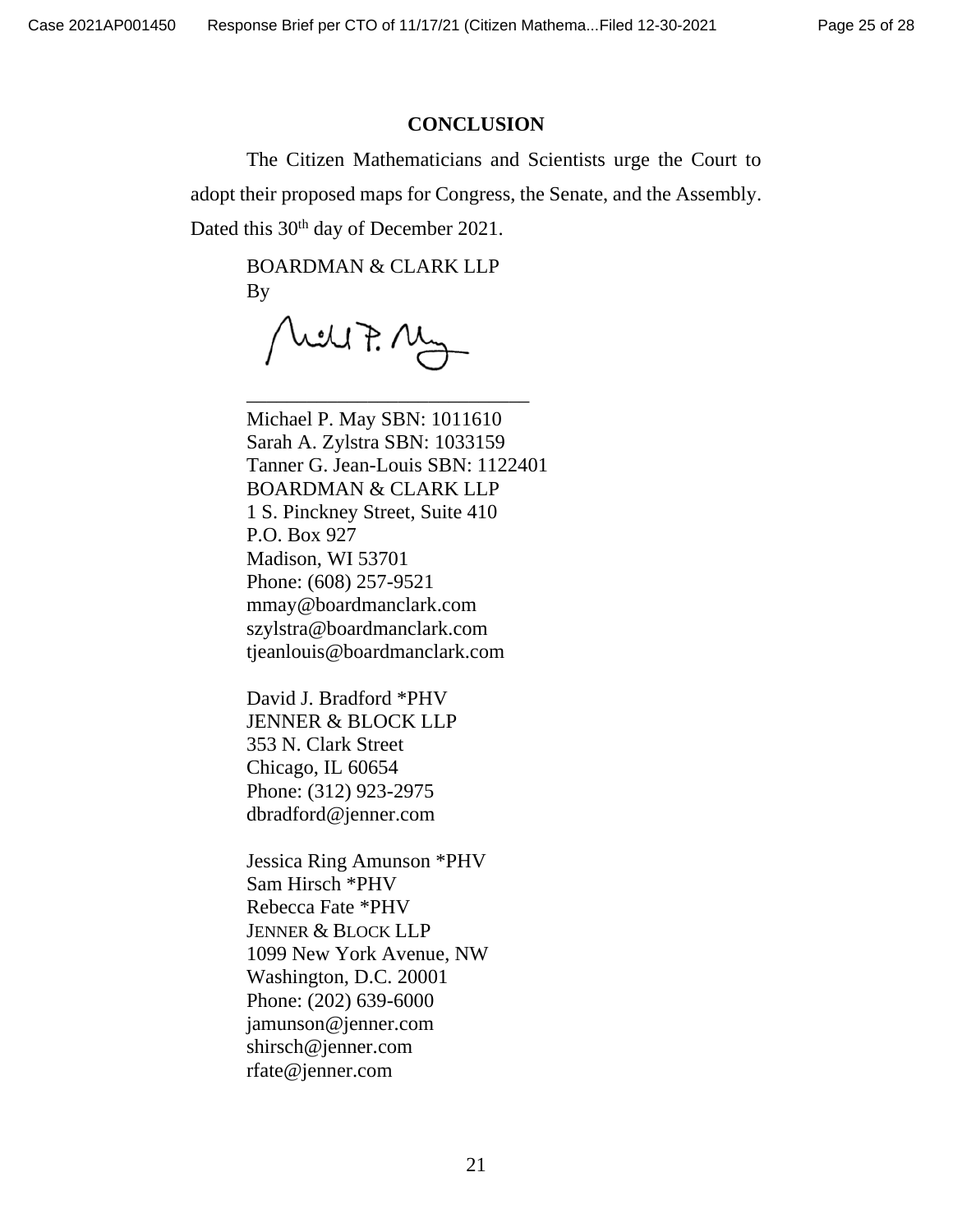Elizabeth Edmondson \*PHV Olivia Hoffman \*PHV JENNER & BLOCK LLP 1155 Avenue of the Americas New York, NY 10036 Phone: (212) 891-1600 eedmondson@jenner.com ohoffman@jenner.com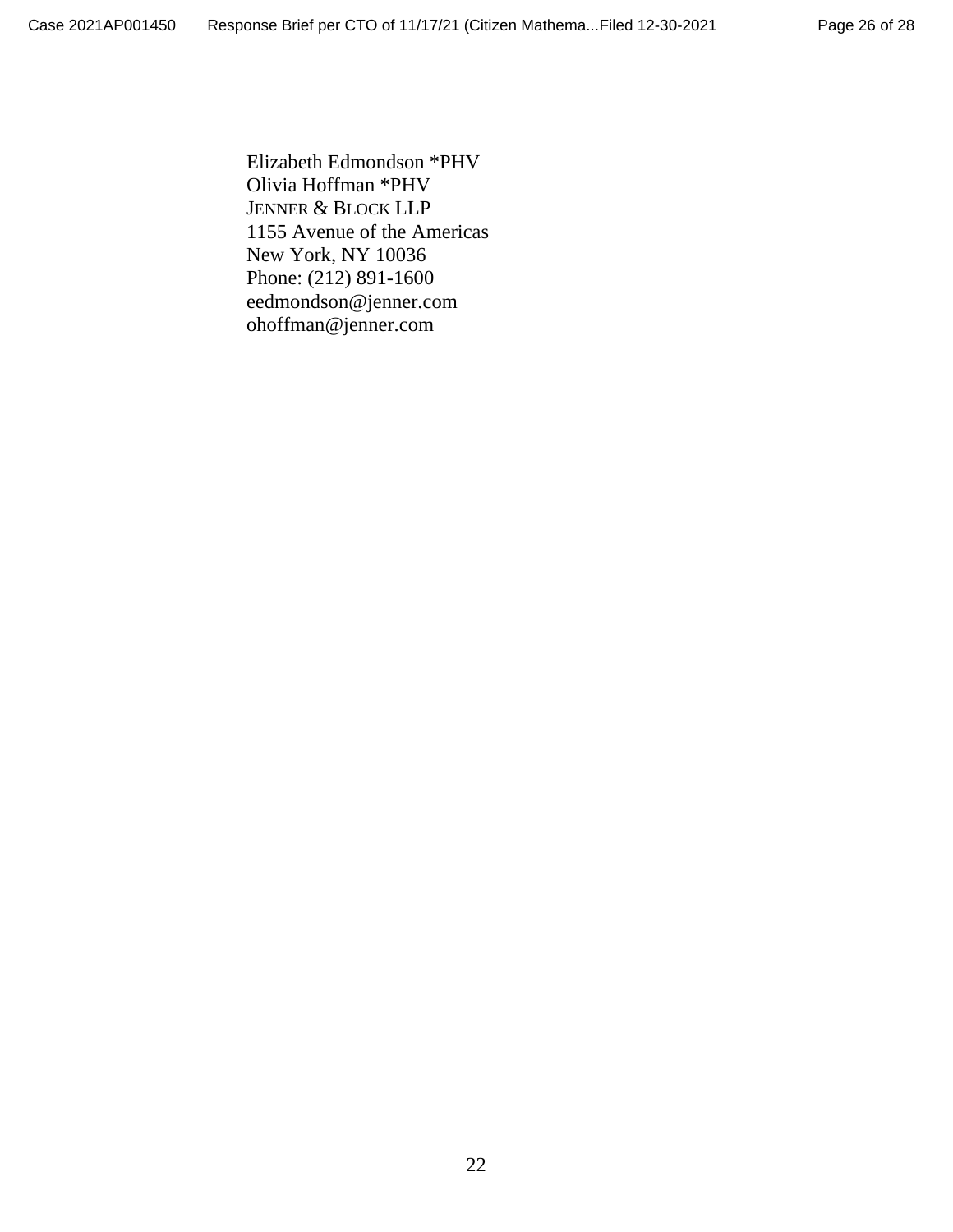# **FORM & LENGTH CERTIFICATION**

I hereby certify that this brief conforms to the rules contained in § 809.19(8)(b) and (c) for a brief produced with a proportional serif font. The length of this brief is 5,071 words.

> BOARDMAN & CLARK LLP By

Melt P. My

\_\_\_\_\_\_\_\_\_\_\_\_\_\_\_\_\_\_\_\_\_\_\_\_\_\_\_\_ Michael P. May, SBN: 1011610